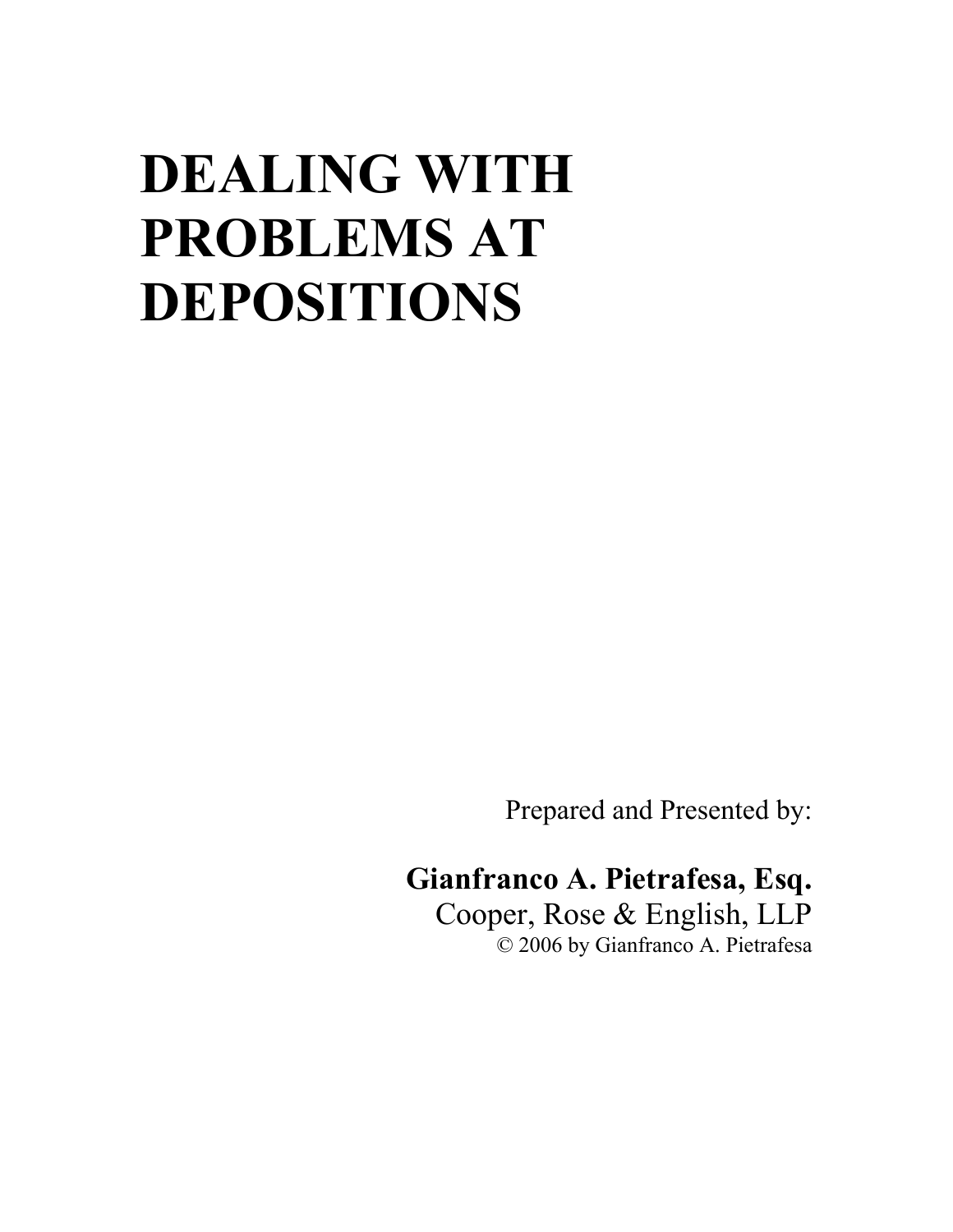# **ADVANCED DEPOSITIONS IN NEW JERSEY**

# **IV. DEALING WITH PROBLEMS AT DEPOSITIONS**

# **A. MAKING OBJECTIONS AS TO THE FORM OF THE QUESTION.**

- 1. Vague Question
- 2. Ambiguous Question
- 3. Compound Question
- 4. Argumentative Question
- 5. Question Calls for Speculation
- 6. Question Asked and Answered
- 7. Question Mischaracterizes Prior Testimony
- 8. Ouestion Assumes Facts Not in Evidence
- **B. ASSERTING PRIVILEGE DURING A DEPOSITION.**
- **C. INSTRUCTION NOT TO ANSWER THE QUESTION.**
- **D. DISCOVERY OF DOCUMENTS USED TO PREPARE A WITNESS FOR DEPOSITION.**

# **E. INQUIRING ABOUT MEETINGS AND DISCUSSIONS BETWEEN WITNESS AND COUNSEL TO PREPARE FOR DEPOSITION.**

- 1. Questions about Meetings to Prepare for Deposition
- 2. Questions Seeking Details about Meetings with Counsel
- 3. Questions about Persons Present at Meetings
- 4. Questions about Communications
- 5. A Word about Speaking Objections

# **F. CONFERENCES AND DISCUSSIONS BETWEEN WITNESS AND COUNSEL DURING DEPOSITION.**

- 1. Discussions between Witness and Counsel during Deposition
- 2. Discussions between Witness and Counsel during Breaks in Deposition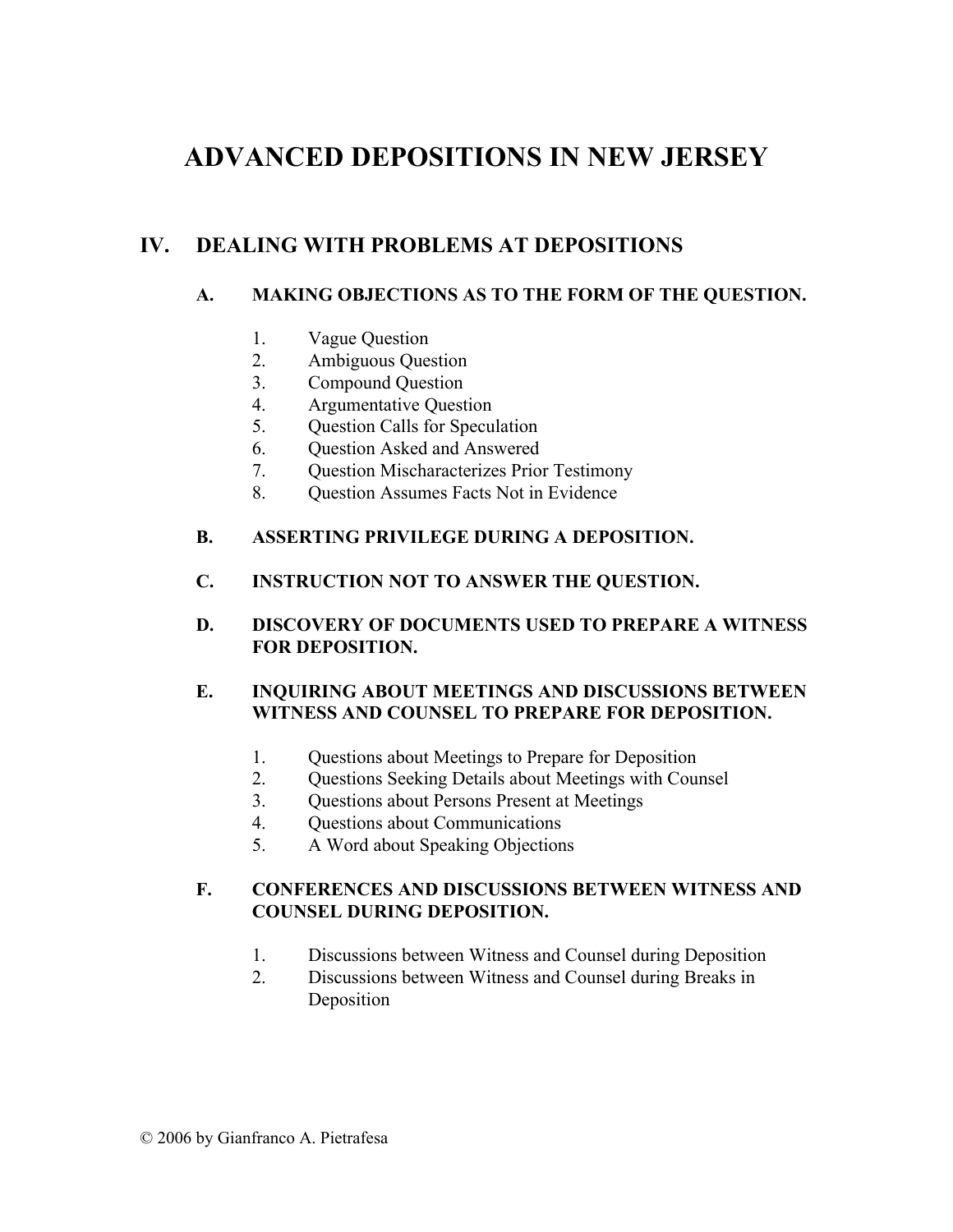# **DEALING WITH PROBLEMS AT DEPOSITIONS**

By Gianfranco A. Pietrafesa, Esq. Cooper, Rose & English, LLP 480 Morris Avenue, Summit, NJ 07901 (908) 273-1212 Fax: (908) 273-8922 gpietrafesa@crelaw.com www.crelaw.com

These materials present various situational problems that occur regularly at depositions, and how to deal with them. Each scenario sets forth an excerpt from a hypothetical deposition that includes a question by the examining attorney and an objection by the defending attorney. A discussion of any applicable law governing the issue follows each scenario, including whether the question and the objection are proper. The objective of these materials is to identify and explain possible problems that may arise at a deposition in order to facilitate the resolution of the issues between counsel.

# **A. MAKING OBJECTIONS AS TO THE FORM OF THE QUESTION.**

This section of the materials reviews a number of the common objections made at a deposition to the form of the question. The deposition scenarios in this section are extracted, with some modifications, from two excellent texts on depositions: David M. Malone and Peter T. Hoffman, The Effective Deposition— Techniques and Strategies That Work 2d (NITA 1996) [hereinafter "Malone &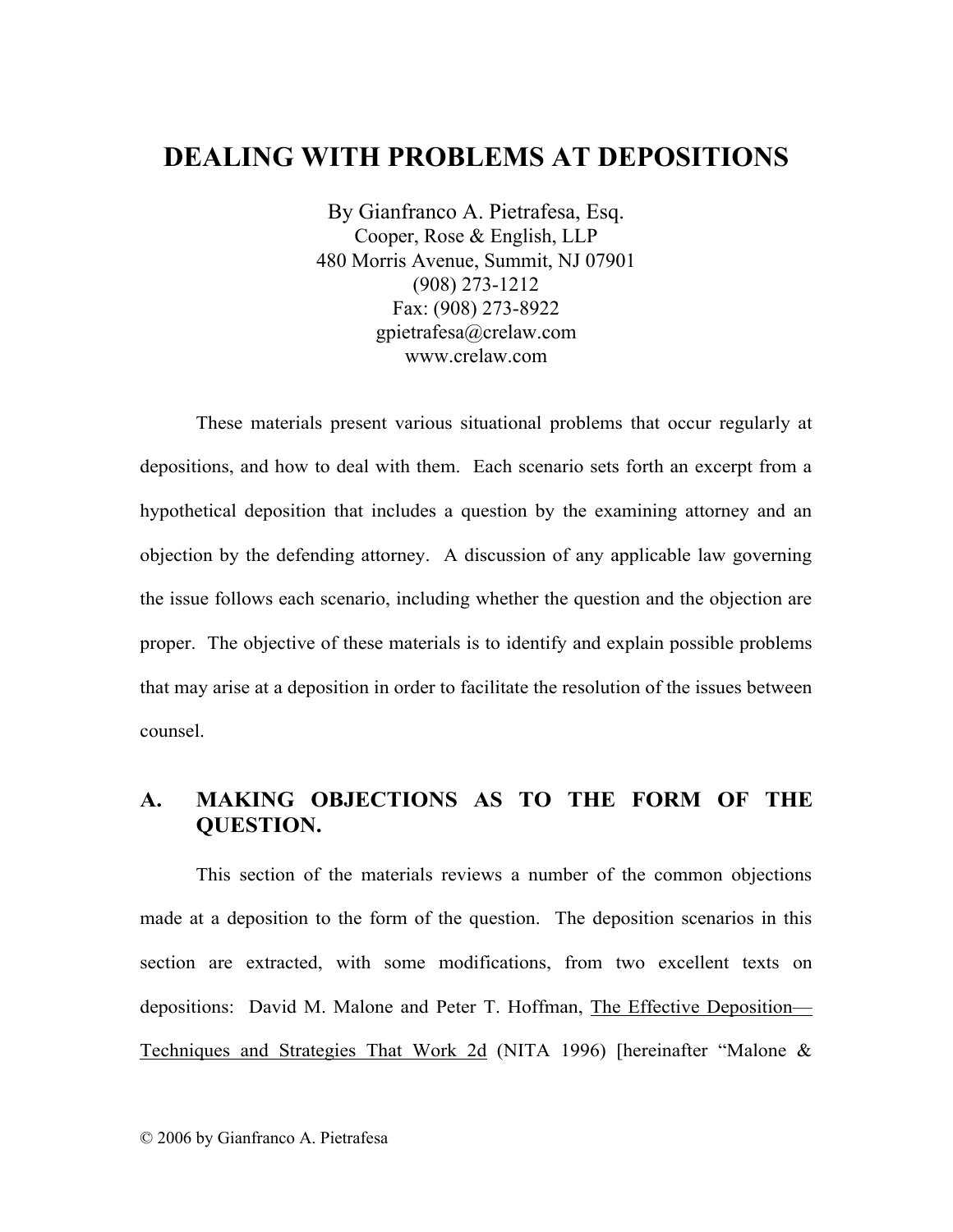Hoffman"], and Henry L. Hecht, Effective Depositions (ABA 1997) [hereinafter "Hecht"]. While on the subject, a good text on objections is Ashley S. Lipson's  $\underline{Is} It$ Admissible? (James Publishing 1999).

As a preliminary matter, let's review why an attorney makes an objection to the form of a question, even though the witness is still required to answer the question. See, e.g., Fed. R. Civ. P. 30(c) ("All objections made at the time of the examination … shall be noted by the officer upon the record of the deposition; but the examination shall proceed, with the testimony being taken subject to the objections."). An objection to must be made at a deposition or it is waived. See Fed. R. Civ. Pro. 32(d)(3)(B) ("[e]rrors and irregularities occurring at the oral examination … in the form of the questions or answers, … and errors of any kind which might be obviated, removed, or cured if promptly presented, are waived unless seasonable objection thereto is made at the taking of the deposition.)"; N.J. Court Rule 14:16- 4(c)(2) (same, except that the New Jersey rule uses "timely" instead of "seasonably"). See also Hecht at 355-358. In other words, an attorney cannot make an objection at trial unless the objection was made at the deposition. Therefore, an attorney is stuck at trial with the deposition answer to a poorly formed deposition question. If the attorney objected at the deposition, and the examining attorney did not rephrase the question based on the objection, then the attorney can object to the question and answer at the trial.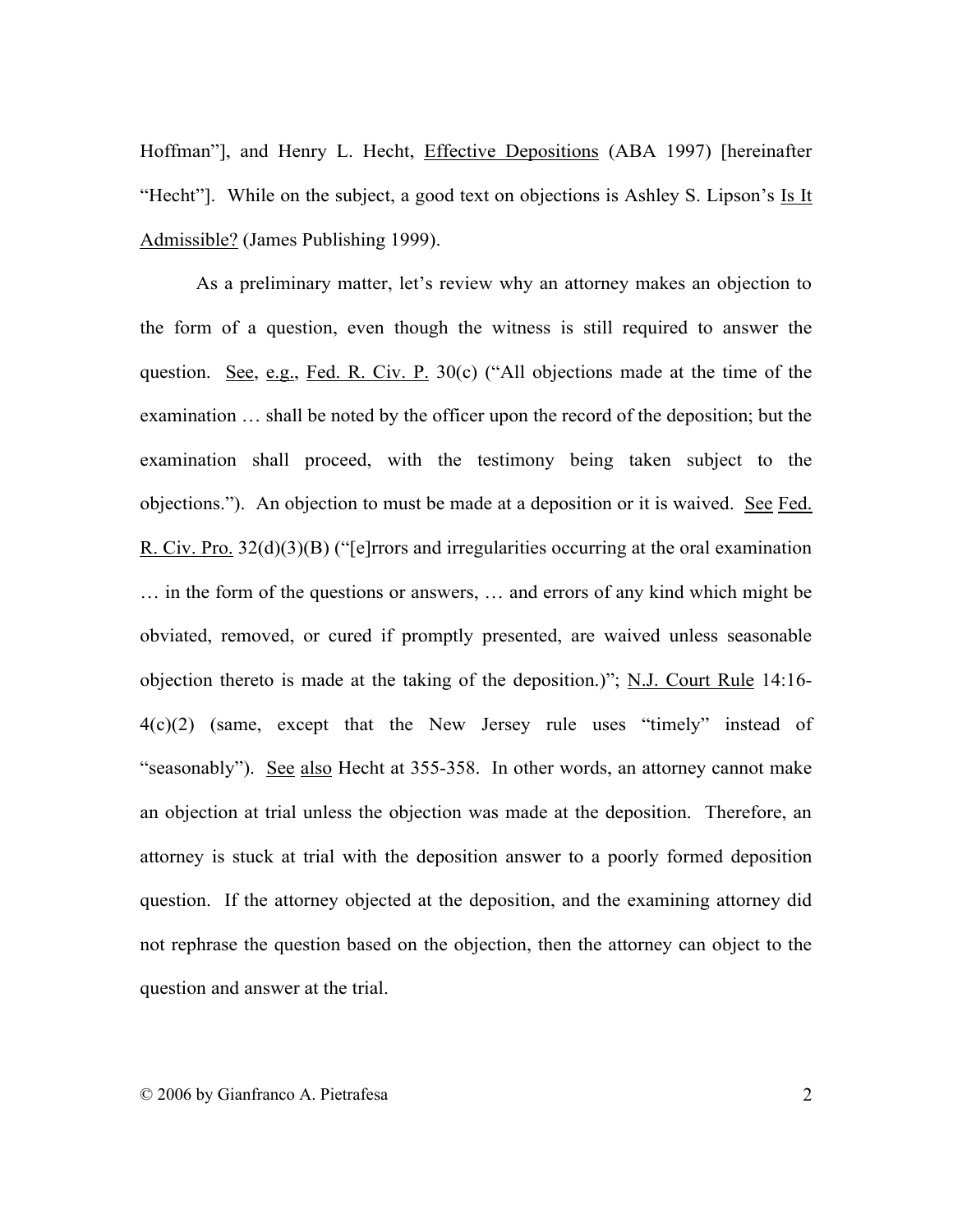#### 1. Vague Question

A question is vague if it is not clear what is being asked. For example:

*Question*: How large is your company?

*Defending Attorney*: Objection as to form – vague.

The question is vague because it is not clear what "large" means. In other words, it is not clear what is being asked. Is the question asking for gross revenues, net profits, total assets, number of employees, etc.? See Malone & Hoffman at 188.

If the examining attorney was seeking an answer about gross revenues and the witness testifies as to the number of employees, the examining attorney will obviously follow up with more specific questions to get the witness to testify about gross revenues. Or, upon hearing the objection, the examining attorney may cure the vague question before the witness answers it by rephrasing the question to make it more specific.

#### 2. Ambiguous Question

An ambiguous question is similar to a vague one. A question is ambiguous if it is not clear what is being asked because it uses a term that is unclear, unfamiliar or unspecific. For example:

> *Question*: When Jeter met Rodriguez, did he give him the papers?

*Defending Attorney*: Objection as to form – ambiguous.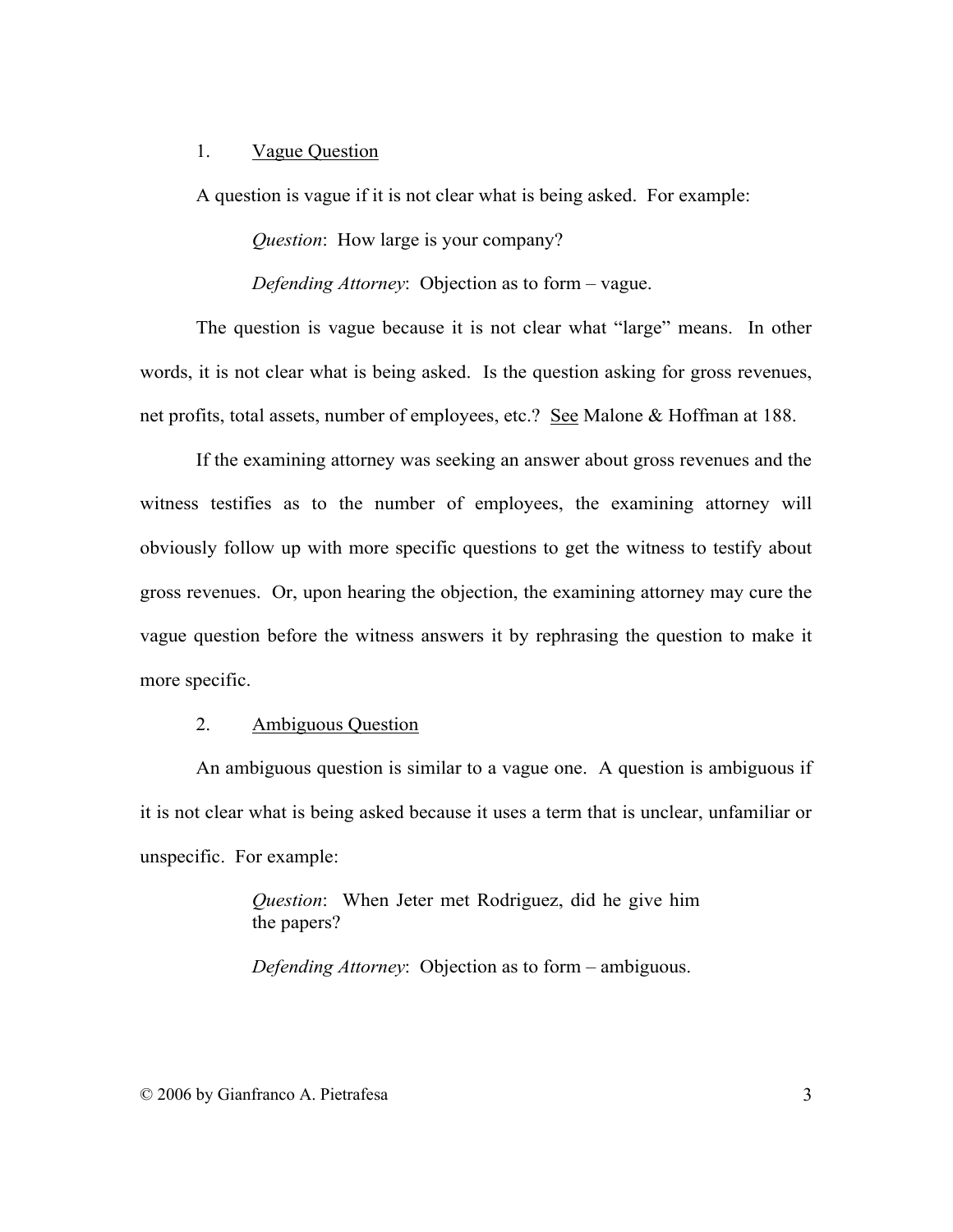The question is ambiguous because if the witness answers "yes," we do not know whether Jeter gave the papers to Rodriguez, or vice versa. See Malone  $\&$ Hoffman at 189 n. 10. The question is also ambiguous because (at least based on this brief factual scenario) we do not know what "papers" the question refers to. See Hecht at 359.

#### 3. Compound Question

A question is a compound question when it combines two questions into one. For example:

*Question*: Did you write the letter and mail it?

*Defending Attorney*: Objection as to form – compound question.

The question is a compound question because if the witness answers "yes," it is not clear whether the witness wrote the letter or mailed the letter or both. The two questions should be separated into two separate questions. See Hecht at 360. See also Malone & Hoffman at 189.

4. Argumentative Question

A question is argumentative when the examining attorney argues with the witness or comments on the testimony. For example:

> *Question*: Did you inform the plaintiff that the extended warranty was optional?

*Answer*: Yes, I told him it was optional.

*Question*: What did you tell him?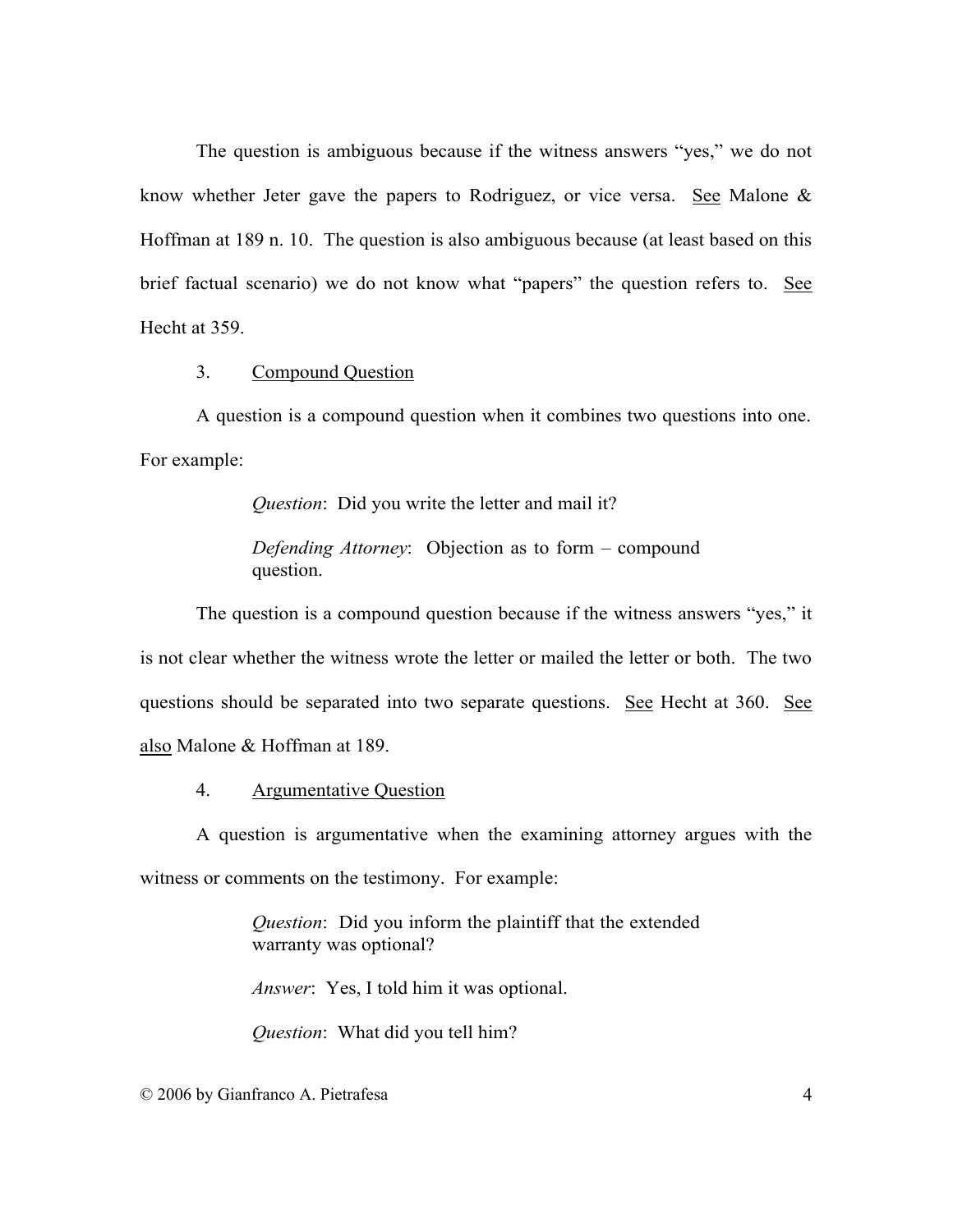*Answer*: I told him that "the extended warranty is optional."

*Question*: In those exact words?

*Answer*: Yes.

*Question*: You really don't remember the exact words you used, do you?

*Defending Attorney*: Objection as to form – argumentative.

The last question is argumentative because it argues with the witness or comments on his testimony. See Hecht at 359-360.

5. Question Calls for Speculation

A question calls for speculation when it seeks information not in the witness's personal knowledge, such as asking a witness what another person was thinking. See Hecht at 361. For example:

> *Question*: What Mr. Steinbrenner was thinking when he signed Carl Pavano?

> *Defending Attorney*: Objection as to form – the question calls for speculation.

Why does the question call for speculation? Because it asks the witness to answer a question about something that is not in his personal knowledge – what someone else was thinking.

The examining attorney should first ask the following questions: "Do you know what Mr. Steinbrenner was thinking when he signed Carl Pavano?" "How do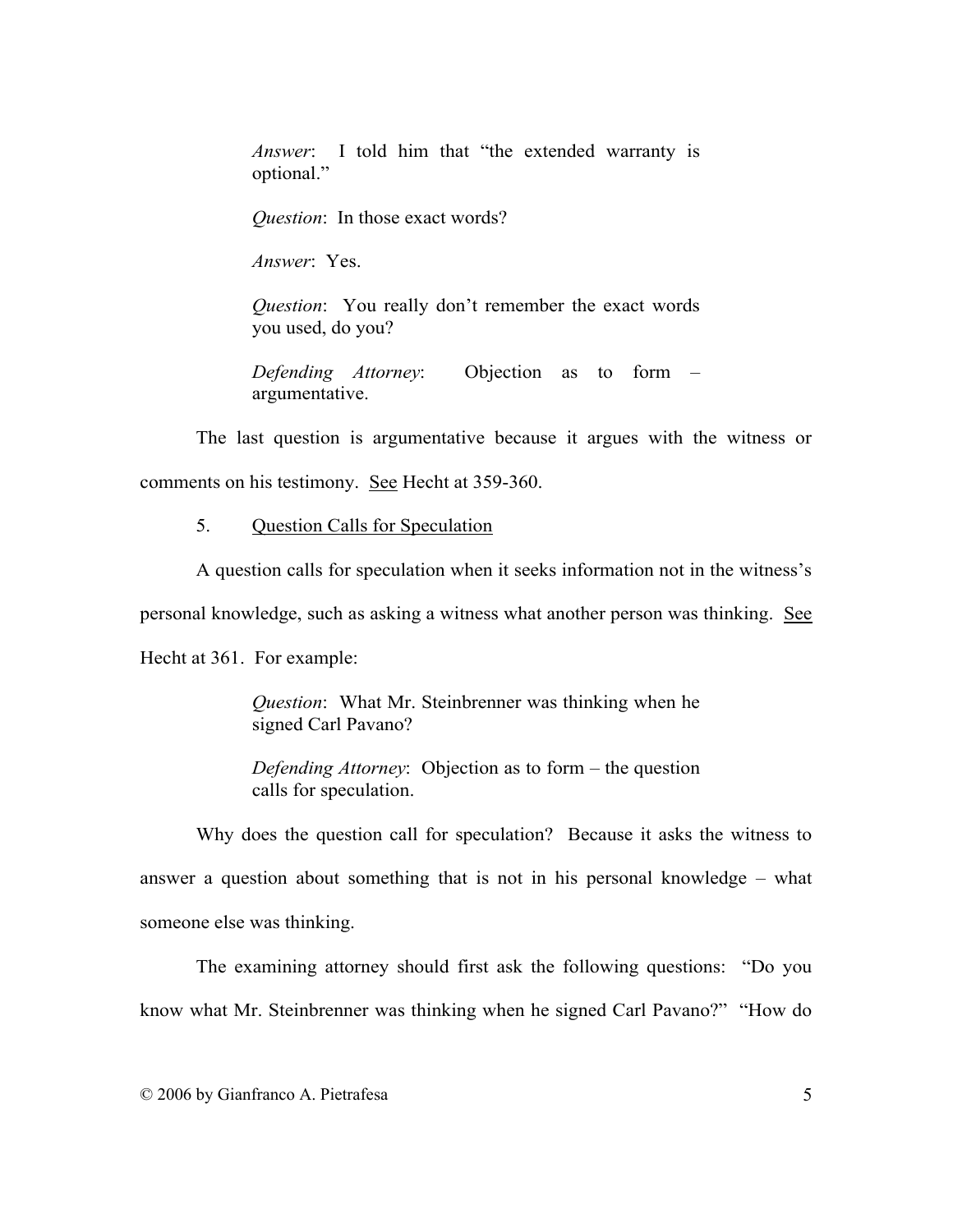you know what he was thinking?" If the witness's testimony reveals that he has personal knowledge, then the examining attorney can ask the question above. Or, the question can be rephrased to ask the witness to speculate, which is proper:

> *Question*: Tell me, what do you think Steinbrenner was thinking when he signed Carl Pavano?

This question is proper because it informs the witness that the examining attorney wants the witness to speculate. See Malone & Hoffman at 189-190. See also id. at 72-73.

6. Question Asked and Answered

A question that has already been asked and answered should not be asked again. For example:

> *Question*: How fast were you driving at the time of the accident?

*Answer*: 55 miles per hour.

\* \* \*

*Question*: Now, how fast did you say you were driving at the time of the accident?

*Defending Attorney*: Objection as to form – asked and answered.

Obviously, the question has already been asked and answered. Why is it being asked again? Perhaps because the examining attorney is hoping for a different (i.e., better) answer. Or, perhaps the attorney simply forgot the answer. However, despite the objection, the witness will still have to answer the question, unless the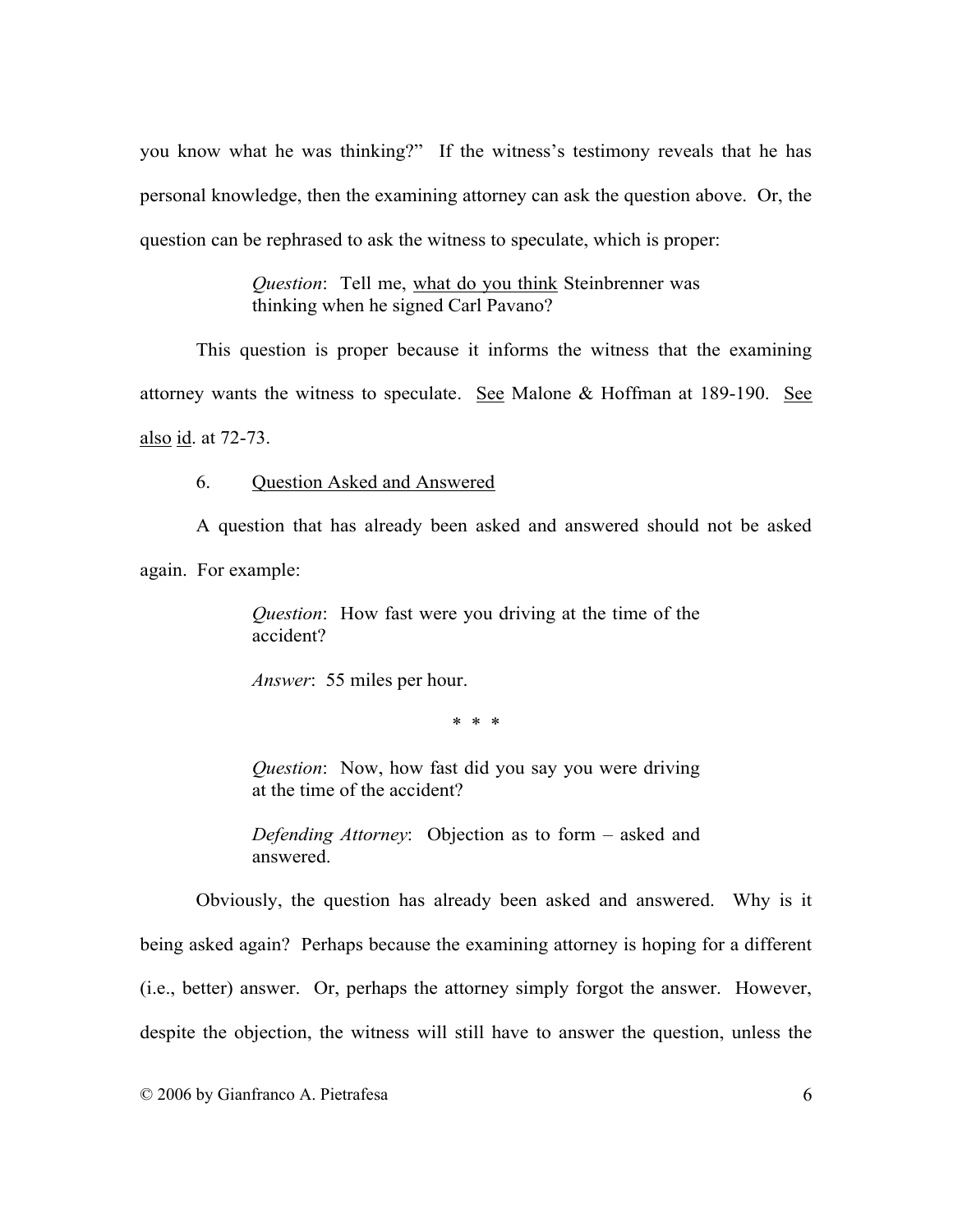questions become so repetitive that they rise to the level of harassment, in which case the defending attorney may have to seek a protective order from the court. See Section C, *infra*.

#### 7. Question Mischaracterizes Prior Testimony

A question that mischaracterizes the witness's prior testimony is improper and objectionable. For example:

> *Question*: How fast were you driving at the time of the accident?

*Answer*: 55 miles per hour.

*Question*: When you were speeding at 55 miles per hour …

*Defending Attorney*: Objection – the question mischaracterizes the witness's testimony.

The second question mischaracterizes the witness's prior testimony by adding the word "speeding" into the question – the witness did not testify that he was speeding, that is simply the examining attorney's (improper) characterization of the testimony. See Malone & Hoffman at 190. See also Hecht at 360-361.

8. Question Assumes Facts Not in Evidence

A question may be improper if it assumes facts not "in evidence," meaning that the witness has not testified about the "facts" in the question. For example:

> *Question*: When you delivered the package to Giambi …

> *Defending Attorney*: Objection – the question assumes facts not in evidence.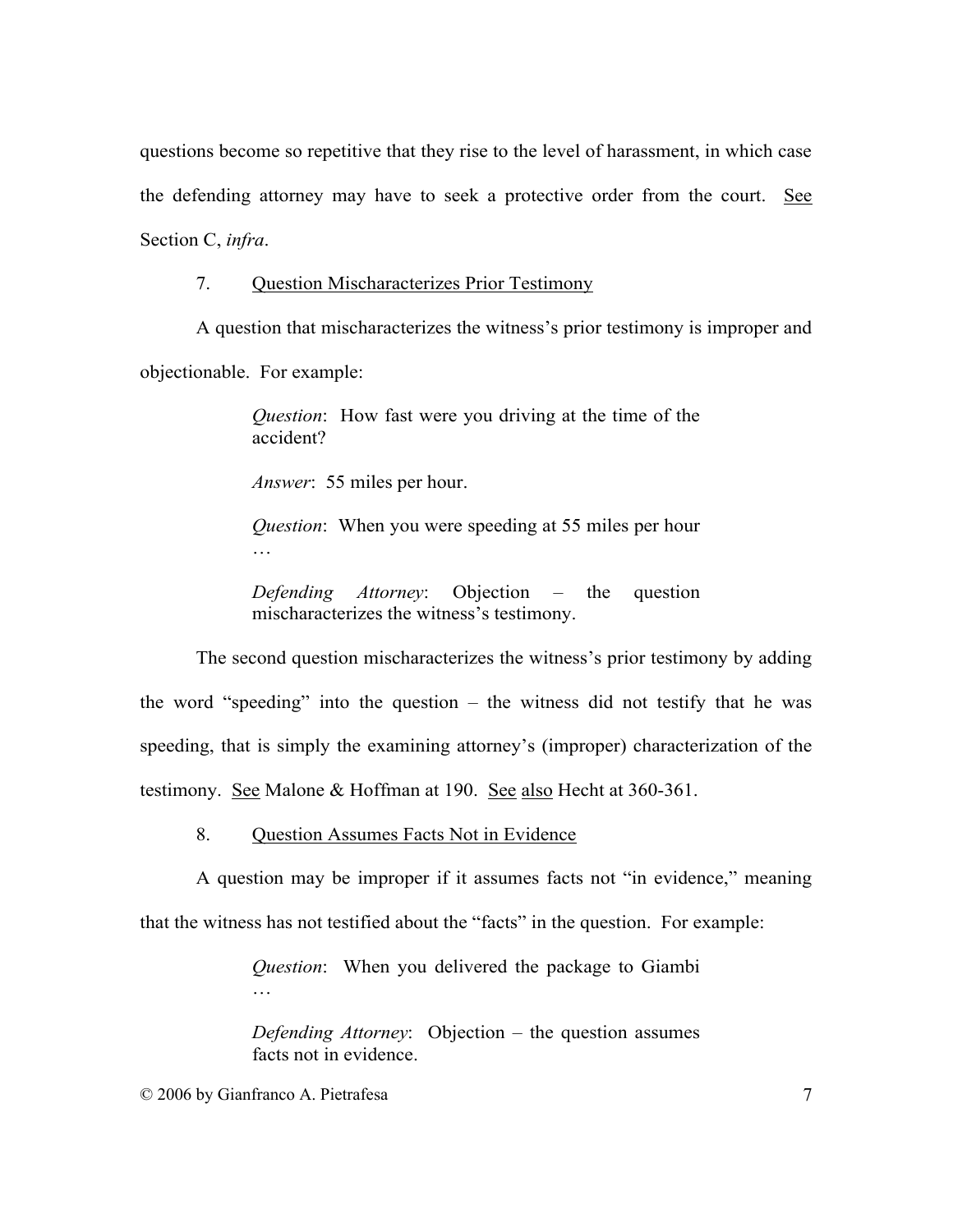If there has been no testimony that the witness delivered a package to Giambi, then the question assumes a fact  $-$  that the witness delivered a package to Giambi  $$ that is not "in evidence." The objection is proper. The examining attorney can cure the problem by rephrasing the question or by first asking whether the witness did in fact deliver such a package. See Malone & Hoffman at 190.

#### **B. ASSERTING PRIVILEGE DURING A DEPOSITION.**

Both the Federal Rules of Civil Procedure and the New Jersey Court Rules provide that "[p]arties may obtain discovery regarding any matter, not privileged, …" (emphasis added). Fed. R. Civ. P.  $26(b)(1)$ ; N.J. Court Rule 4:10-2(a). They also provide:

> When a party withholds information otherwise discoverable under these rules by claiming that it is privileged or subject to protection as trial preparation material, the party shall make the claim expressly and shall describe the nature of the documents, communications, or things not produced or disclosed in a manner that, without revealing information itself privileged or protected, will enable other parties to assess the applicability of the privilege or protection. (emphasis added)

Fed. R. Civ. P. 26(b)(5); N.J. Court Rule 4:10-2(e).

There are a number of privileges in the New Jersey Rules of Evidence. See N.J.R.E. 501 through 517, codified at N.J.S.A. 2A:84-17 through 2A:84-32. The Federal Rules of Evidence do not, *per se*, include privileges. However, many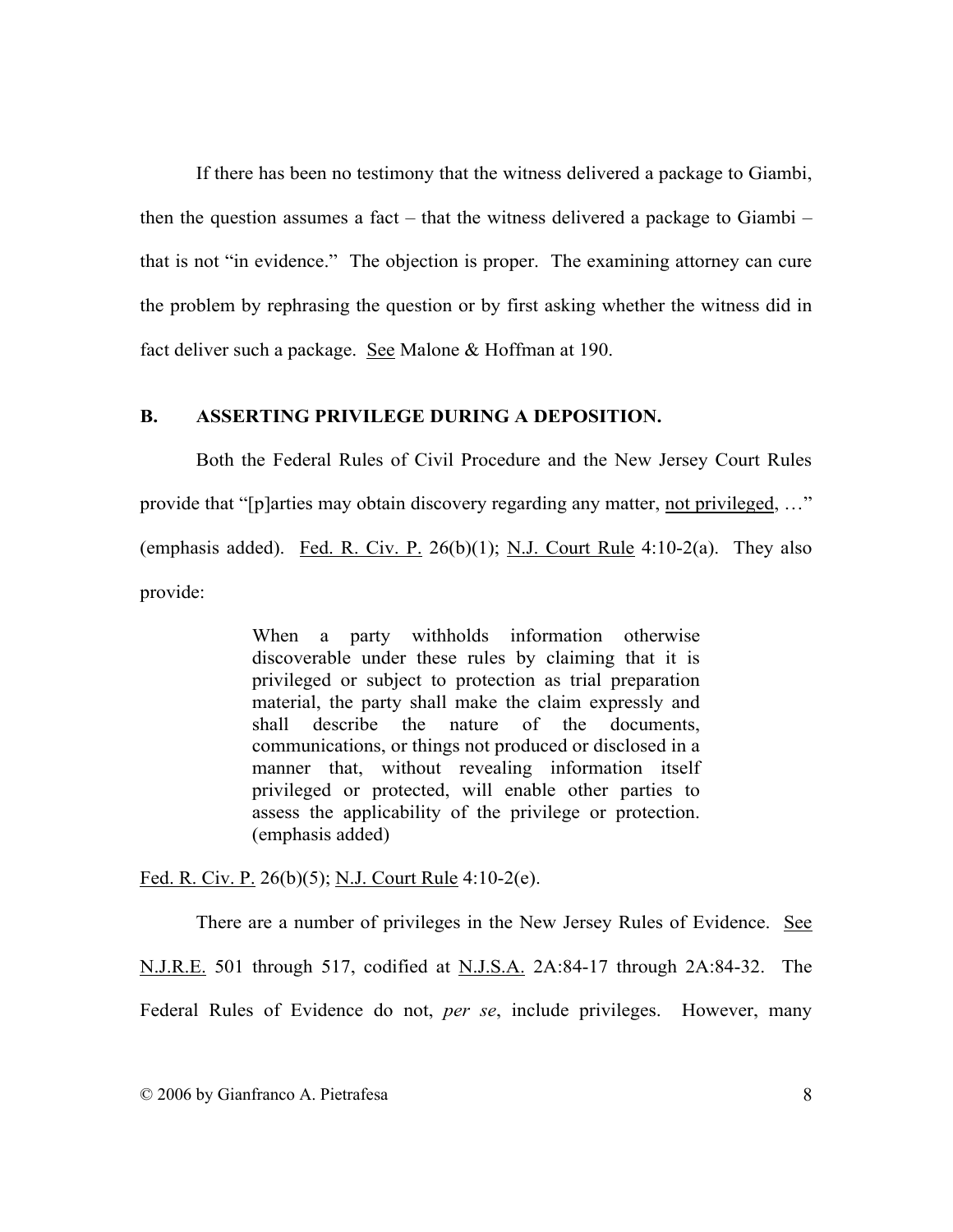privileges are recognized by common law. For example, the attorney-client privilege is one of the oldest recognized common law privileges. See Swindler & Berlin v. United States, 524 U.S. 399, 403 (1998). It is also probably the most common privilege asserted at a deposition.

The following is the leading explanation of the factors comprising the attorney-client privilege:

> (1) the asserted holder of the privilege is or sought to become a client: (2) the person to whom the communication was made (a) is the member of the bar of a court, or his subordinate and (b) in connection with this communication is acting as a lawyer; (3) the communication relates to a fact of which the attorney was informed (a) by his client (b) without the presence of strangers (c) for the purpose of securing primarily either (i) an opinion on law or (ii) legal services or (iii) assistance in some legal preceding, and not (d) for the purpose of committing a crime or tort; and (4) the privilege has been (a) claimed and (b) not waived by the client.

United States v. United Shoe Machinery Corp., 89 F. Supp. 357, 358-359 (D. Mass.

1950). The attorney-client privilege is codified in New Jersey. <u>See N.J.R.E.</u> 504, codified at N.J.S.A. 2A:84-20.

A defending attorney's objection to a question based on the attorney-client privilege satisfies the requirement of expressly claiming the privilege. It does not, however, end the inquiry. As explained in Sections E and F, *infra*, an examining attorney is entitled to know the circumstances surrounding the attorney-client privilege to determine whether the assertion of the privilege is appropriate. See, e.g.,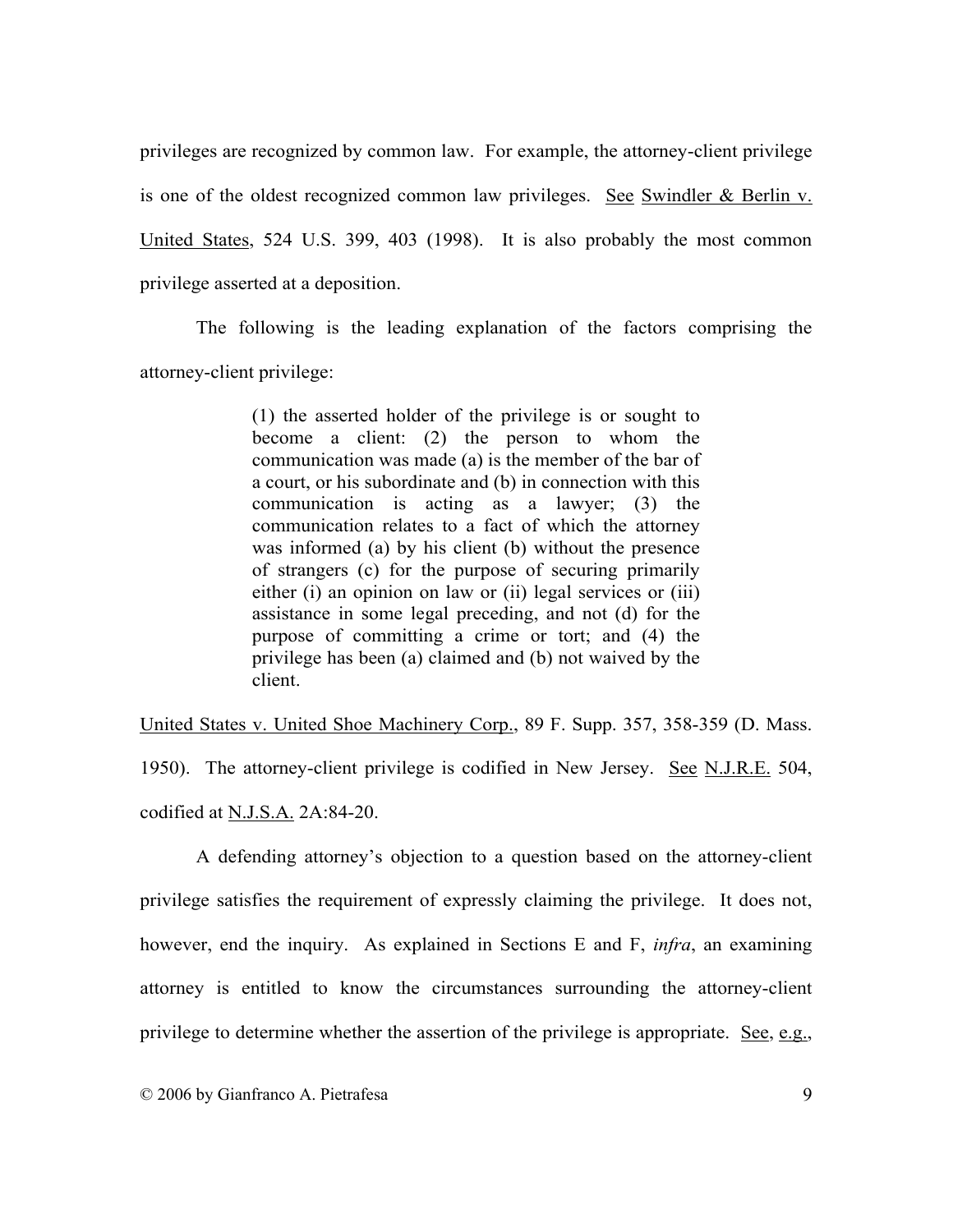Fed. R. Civ. P. 26(b)(5); N.J. Court Rule 4:10-2(e). The examining attorney is not, however, entitled to know *what* was said and by whom.

Why do defending attorneys object to questions seeking information protected by a privilege such as the attorney-client privilege and why do they instruct their witnesses to assert the privilege by not answering these questions (discussed in the next section)? A judge is not present at a deposition and may not be available by telephone to rule on such an objection made during a deposition. Therefore, if a question requests information that is privileged, the defending attorney must object to the question, and instruct the witness not to answer, to preserve the privilege. Otherwise, if the witness answers the question, the privilege will be waived and the witness may be required to testify about matters that *were* privileged..

#### **C. INSTRUCTION NOT TO ANSWER THE QUESTION.**

When can an attorney instruct a witness not to answer a question at a deposition? Federal Rule of Civil Procedure 30(d)(1) provides in pertinent part that "[a] person may instruct a deponent not to answer [a question] only when necessary to preserve a privilege, to enforce a limitation on evidence directed by the court, or to present a motion under Rule 30(d)(4)." A motion under Federal Rule of Civil Procedure 30(d)(4) is for a protective order to prohibit a deposition conducted in bad faith, or one to annoy, embarrass or oppress the witness. See Fed. R. Civ. P.  $30(d)(4)$ .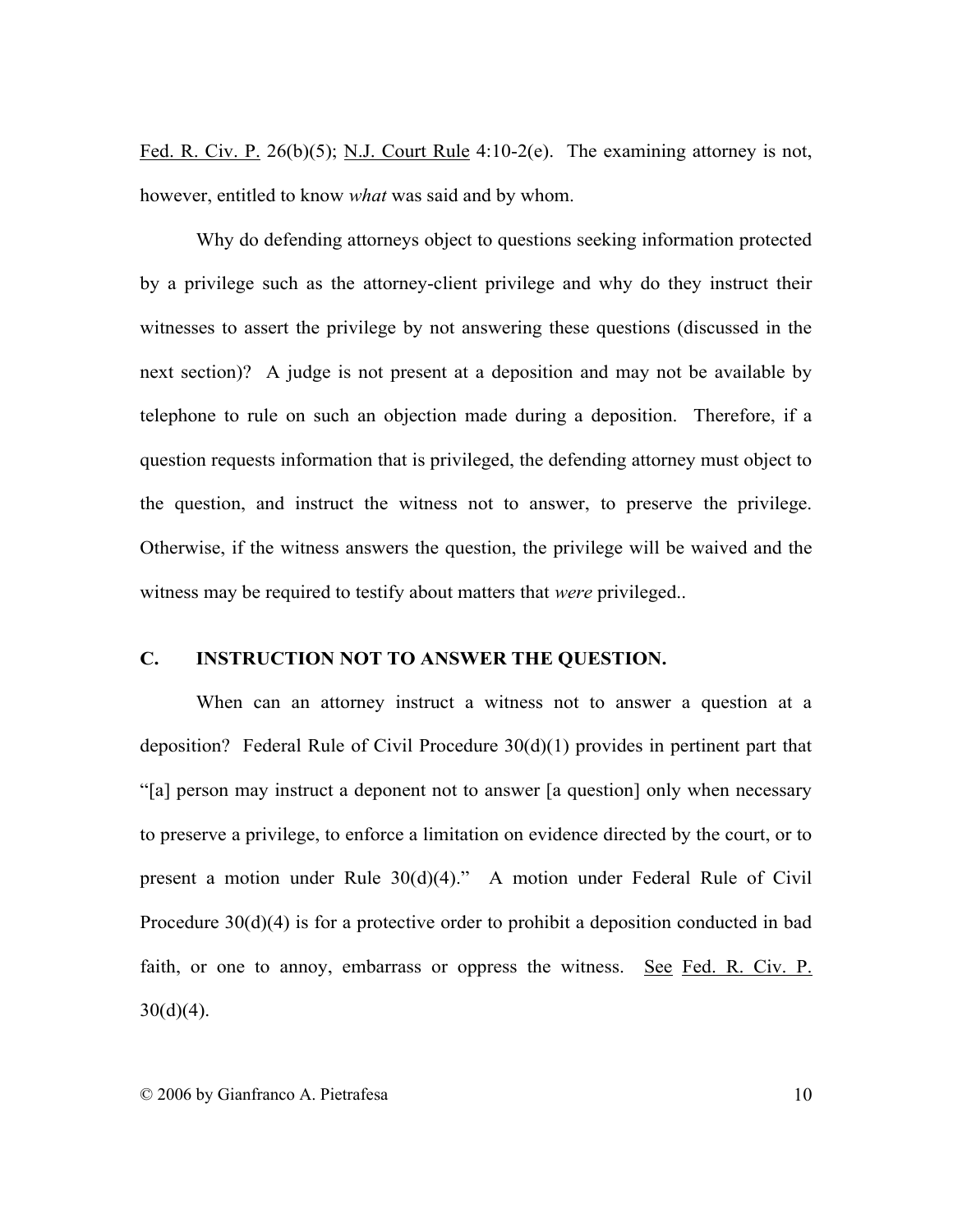The New Jersey Court Rules are similar:

No objection shall be made during the taking of a deposition except those addressed to the form of a question or to assert a privilege, a right to confidentiality or a limitation pursuant to a previously entered court order. … Subject to R. 4:14-4, an attorney shall not instruct a witness not to answer a question unless the basis of the objection is privilege, a right to confidentiality or a limitation pursuant to a previously entered court order. …

N.J. Court Rule 4:14-3(c).

N.J. Court Rule 4:14-4, like Federal Rule of Civil Procedure 30(d)(4), allows

a party or deponent to seek a protective order:

At any time during the taking of the deposition, on formal motion or telephone application to the court of a party or of the deponent and upon a showing that the examination or any part thereof is being conducted or defended in bad faith or in such manner as unreasonably to annoy, embarrass or oppress the deponent or party, or in violation of R. 4:14-3(c) or (f), the court may order the person conducting the examination to cease forthwith from taking the deposition, or may limit the scope and manner of the taking of the deposition as provided in R. 4:10-3. … Upon demand of the objecting party or deponent, the taking of the deposition shall be suspended for the time necessary to make a motion or telephone application for an order. …

As noted in Part A of the materials, *supra*, can a defending attorney object to a

question on the grounds that it has been asked and answered several times? No, unless the questioning rises to the level of being unreasonable, thus entitling the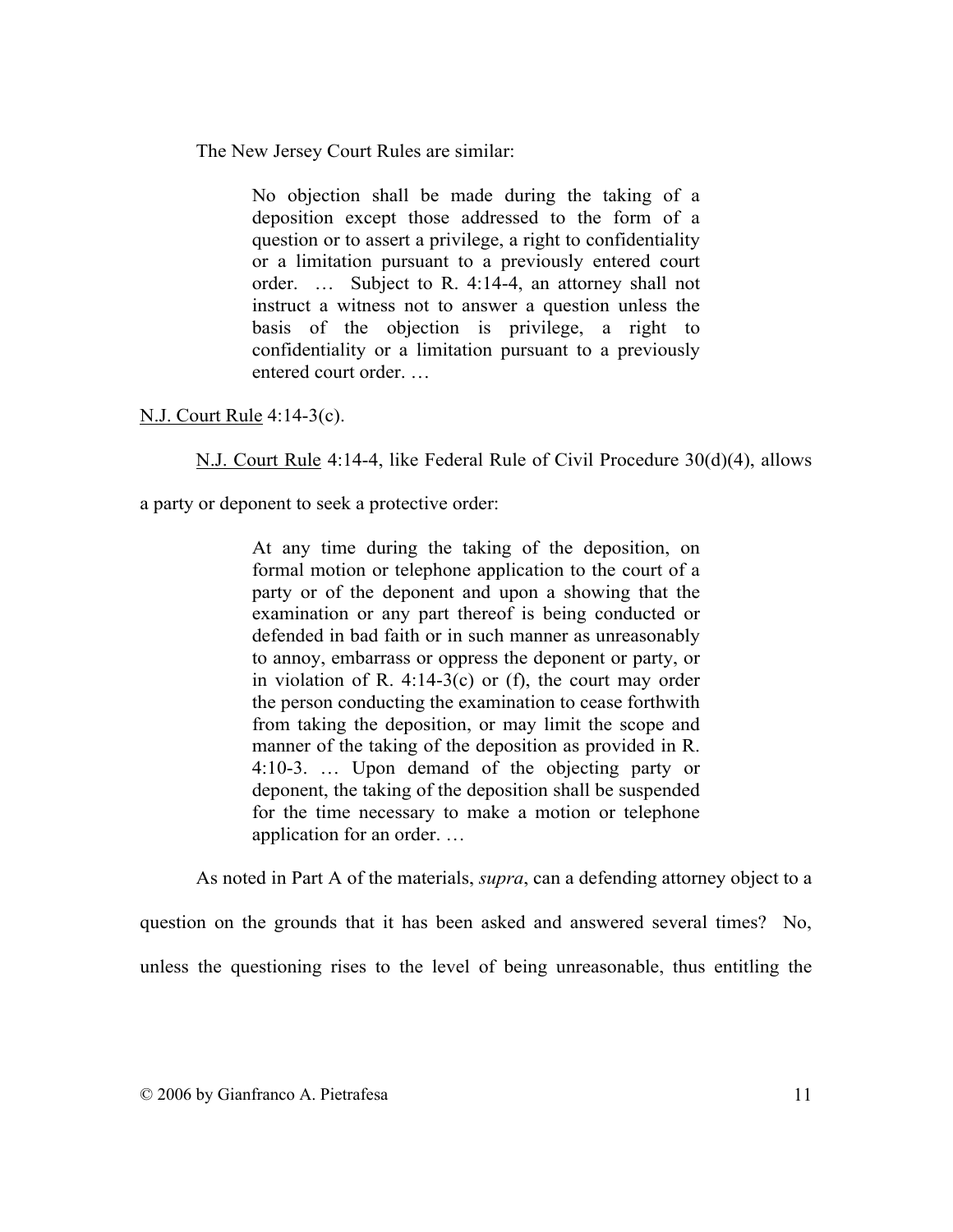defending attorney to instruct the witness not to answer in order to seek a protective order or other relief from the court.

Accordingly, an attorney can instruct a witness not to answer a question only to:

- Preserve a privilege;
- Preserve a right to confidentiality (such as to protect a trade secret, at least in actions in the Superior Court of New Jersey);
- Enforce a limitation on evidence in accordance with an order or other ruling by the court; or
- Present a motion or other application to the court for a protective order.

The reader interested in learning more about instructions not to answer should

consult Hecht at 371-376 and Malone & Hoffman at 100-102 and 195-197.

# **D. DISCOVERY OF DOCUMENTS USED TO PREPARE A WITNESS FOR DEPOSITION.**<sup>∗</sup>

Consider the following exchange at a deposition concerning a witness's review of documents to prepare for a deposition and the examining attorney's demand to inspect the documents:

> *Question*: Did you review any documents to prepare for this deposition?

*Answer*: Yes.

 $\overline{a}$ 

<sup>∗</sup> Sections D, E and F of these materials are based on Gianfranco A. Pietrafesa, "Dealing With Problems at Depositions," New Jersey Lawyer Magazine (December 2001), reprinted in 3C New Jersey Practice–Civil Practice Forms (5th ed.) § 35.12 (West).

<sup>© 2006</sup> by Gianfranco A. Pietrafesa 12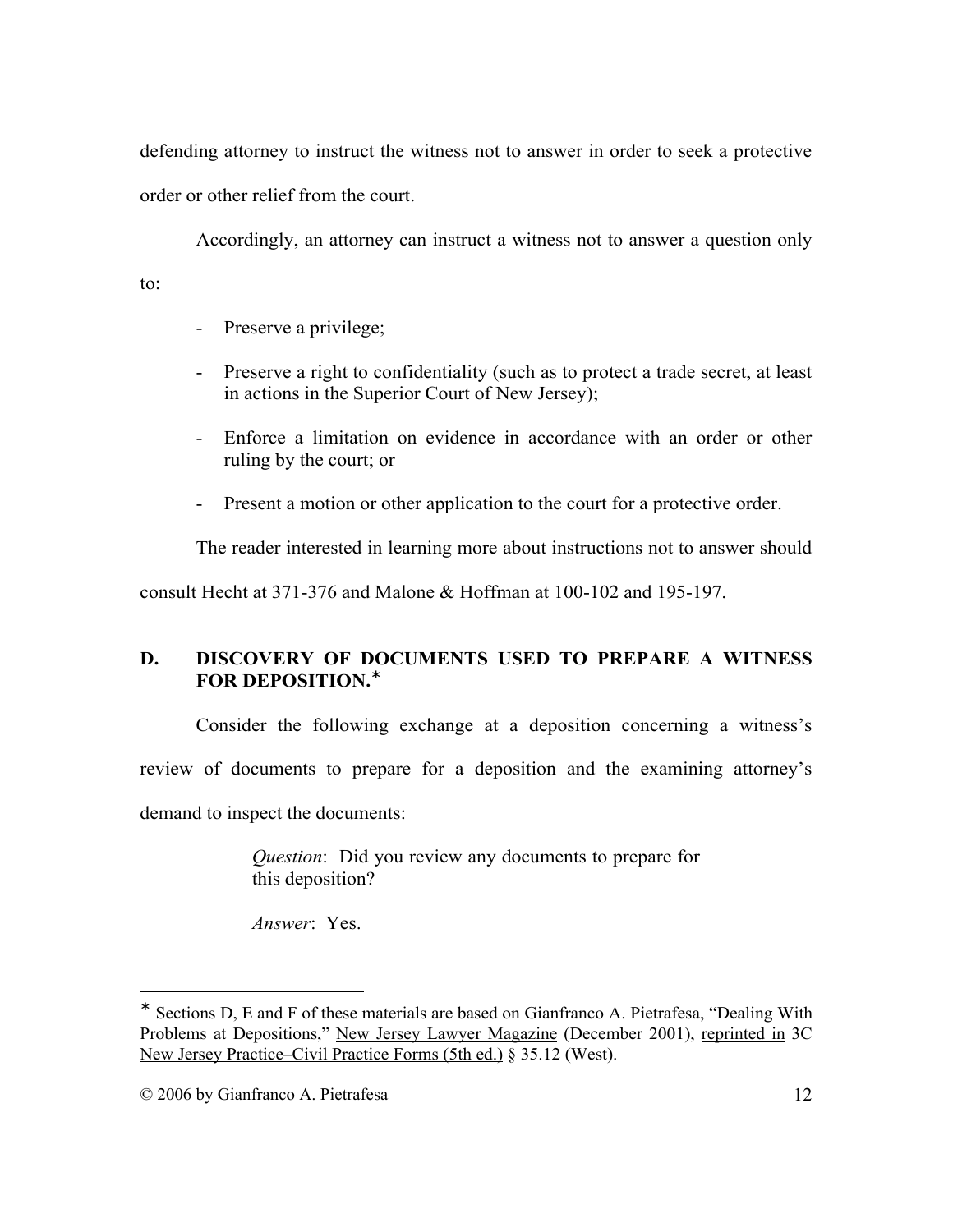*Question*: Which documents did you review?

*Defending Attorney*: Objection. The specific documents selected for this witness's review are protected by the attorney work-product doctrine. In addition, all of the documents reviewed were produced to you in discovery.

Is the examining attorney entitled to inspect the specific documents reviewed by the witness? The answer is not entirely clear and depends on whether the lawsuit is in federal or state court in New Jersey.

The basis for the request to review the documents appears to be found in New Jersey Rule of Evidence 612, which provides in pertinent part that "[i]f the witness has used a writing to refresh the witness' memory before testifying, the court in its discretion and in the interest of justice may accord the adverse party the same right to the writing as that party would have if the writing had been used by the witness while testifying." N.J.R.E. 612 (emphasis added). See also  $F.R.E.$  612. The "same right" includes the right to inspect and use the writing to examine the witness. See id. The evidence rule apparently applies to a deposition through the court rule that states that "[e]xamination and cross-examination of deponents may proceed as permitted in the trial of actions in open court, ..." N.J. Court Rule 4:14-3(a). Accord Fed. R. Civ. <u>Pro.</u> 30(c). Therefore, if a witness reviewed a document to refresh his memory before testifying, then the examining attorney may be entitled to a copy of the document.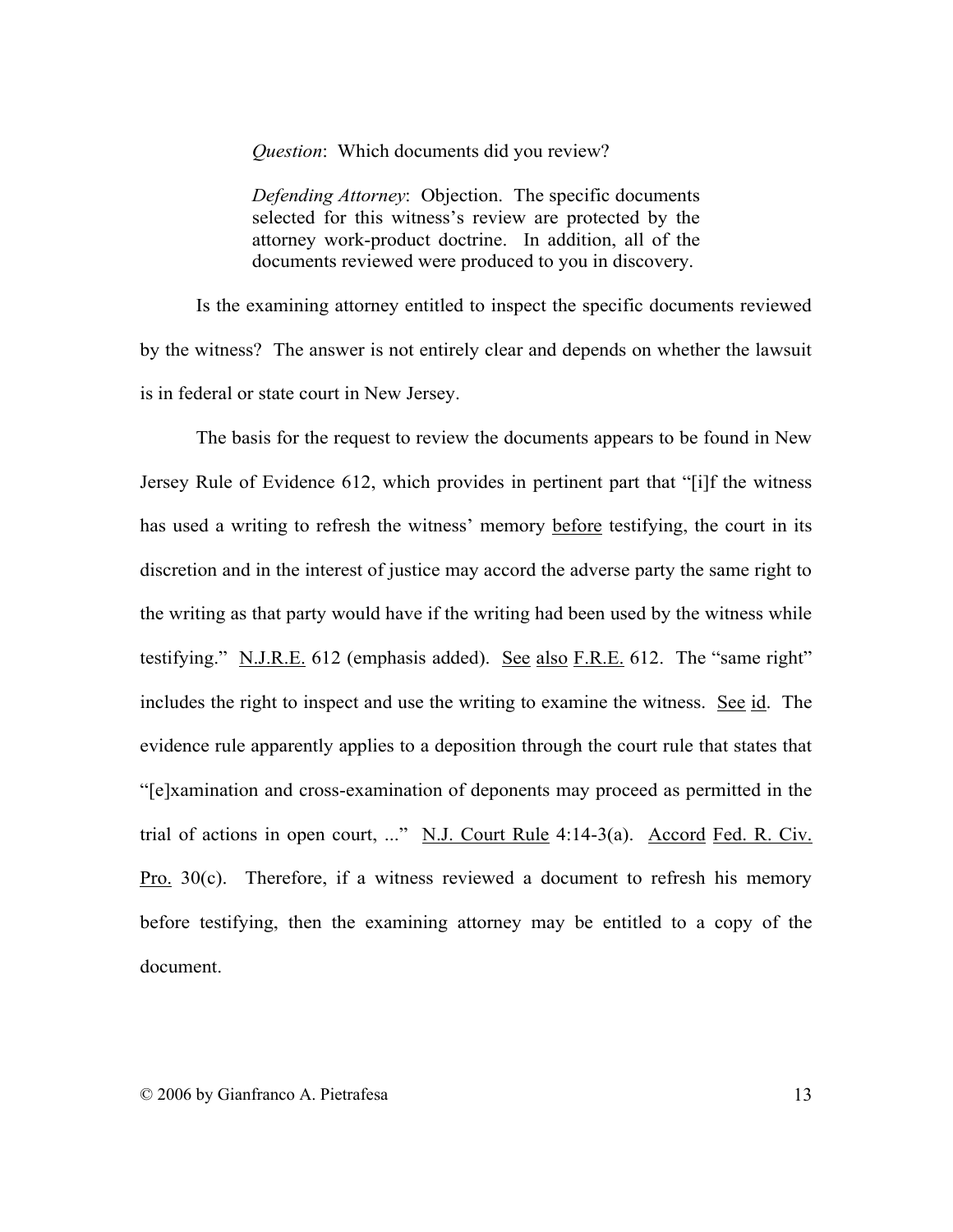The New Jersey state court did not address this particular issue in a reported decision until 1998 when a trial court held that documents used to refresh a witness's recollection must be produced:

> Any documents that the witness uses to refresh the witness' recollection, either in preparation for the deposition or during the deposition, must be produced. The fact that the document may have been turned over to plaintiffs' counsel in discovery is immaterial. The actual document that the witness used to refresh the witness's recollection is the document that counsel is entitled to see.

PSE&G Shareholder Litigation, 320 N.J. Super. 112, 118 (Ch. Div. 1998).

The  $PSE&G$  court did not, however, cite any legal authority to support its decision. Nor did it perform any analysis of the issue. We do not know why or how the court reached its decision. This is unfortunate because an analysis of the issue would have greatly benefited the bar, especially in light of the Third Circuit's 1985 decision in Sporck v. Peil, 759 F. 2d 312 (3d Cir. 1985), which holds to the contrary.

The Third Circuit's decision in Sporck holds that if the documents reviewed by the witness in preparation for testifying are selected by the attorney, then the identity of the specific documents is protected by the attorney work-product doctrine. Id. at 315. The court held that "the selection process itself represents ... counsel's mental impressions and legal opinions as to how the evidence in the documents relates to the issues and defenses in the litigation." Id*.*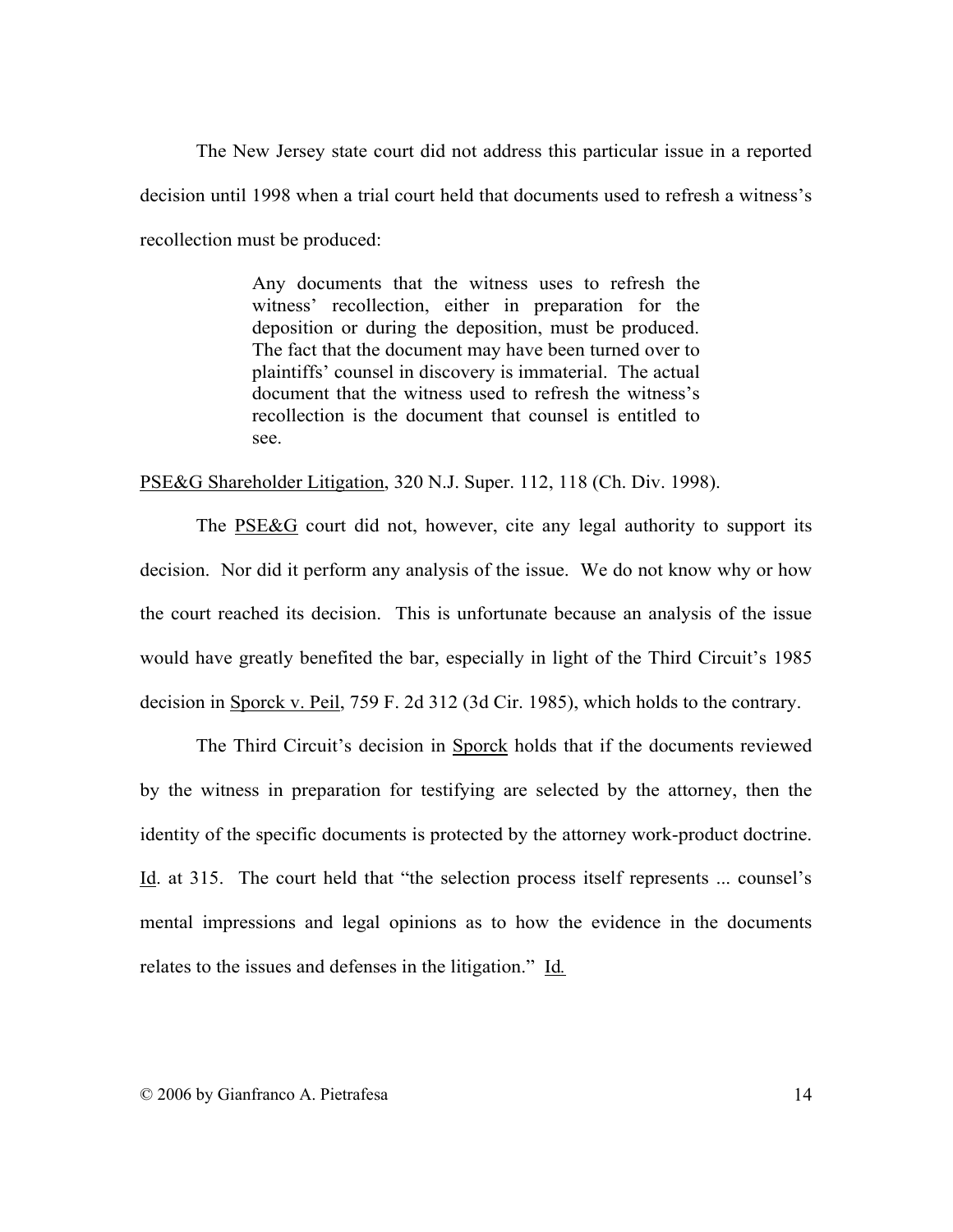Therefore, based on Sporck, the examining attorney would not be entitled to the identity of the specific documents selected by the defending attorney because it would infringe on the attorney work-product doctrine. However, PSE&G entitles the examining attorney to the identity of the documents reviewed by the witness. The decisions obviously conflict; however, it may be possible to still argue in state court that the documents are protected from disclosure if selected by the defending attorney by using the Sporck attorney-work product argument.

Even under Sporck, however, there is a way to obtain the identity of documents. If the witness testifies that a document refreshed his memory and that it influenced or supports his testimony, then the specific document must be identified because it is no longer entitled to protection under the work-product doctrine. Id. at 317-18. The Sporck court explained that the examining attorney should first question the witness about a subject and then ask whether any document was used to refresh the witness's memory on the subject or whether any document influenced or supports his testimony. Id. at 318.

Under this approach, the defending attorney's work-product—the selection of particular documents—is not implicated and the examining attorney is entitled to inspect the documents. Id. In other words, the documents selected by the defending attorney are not disclosed; instead, the witness identifies the documents that refreshed his memory or that influenced or support his testimony.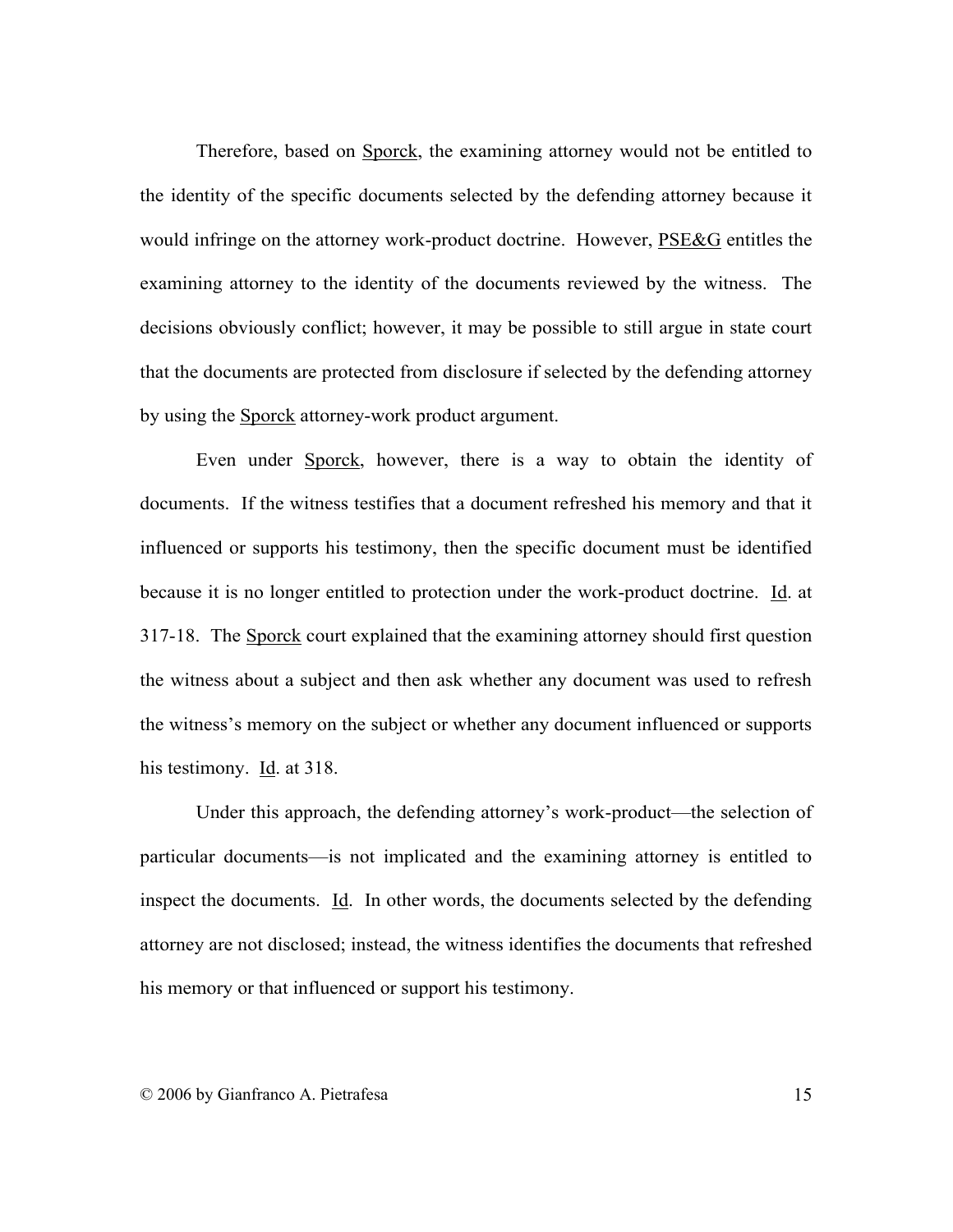Based on the **PSE&G** decision, it would appear that the examining attorney is entitled to inspect the specific documents reviewed by the witness to refresh his recollection. However, PSE&G is a trial court decision and is not binding on other courts. Moreover, the trial court's decision on the issue borders on being dictum. The better approach may well be found in Sprock because it does not implicate the attorney work-product doctrine. However, this federal court case is not binding on a state court.

The reader interested in learning more about the discovery of documents used to prepare a witness for a deposition should consult Hecht (Chapter 9) at 205-227 and Malone & Hoffman at 115-117.

#### **E. INQUIRING ABOUT MEETINGS AND DISCUSSIONS BETWEEN WITNESS AND COUNSEL TO PREPARE FOR DEPOSITION.**

As noted in Sections B and C, *supra*, certain questions at a deposition involve assertions of the attorney-client privilege, and an instruction not to answer. This section of the materials examines several common situations relating to witness and counsel having meetings and discussions to prepare the witness for a deposition.

1. Questions about Meetings to Prepare for Deposition

Is it permissible to ask questions seeking information about meetings or discussions with counsel in preparation for a witness giving testimony at a deposition? Consider the following question: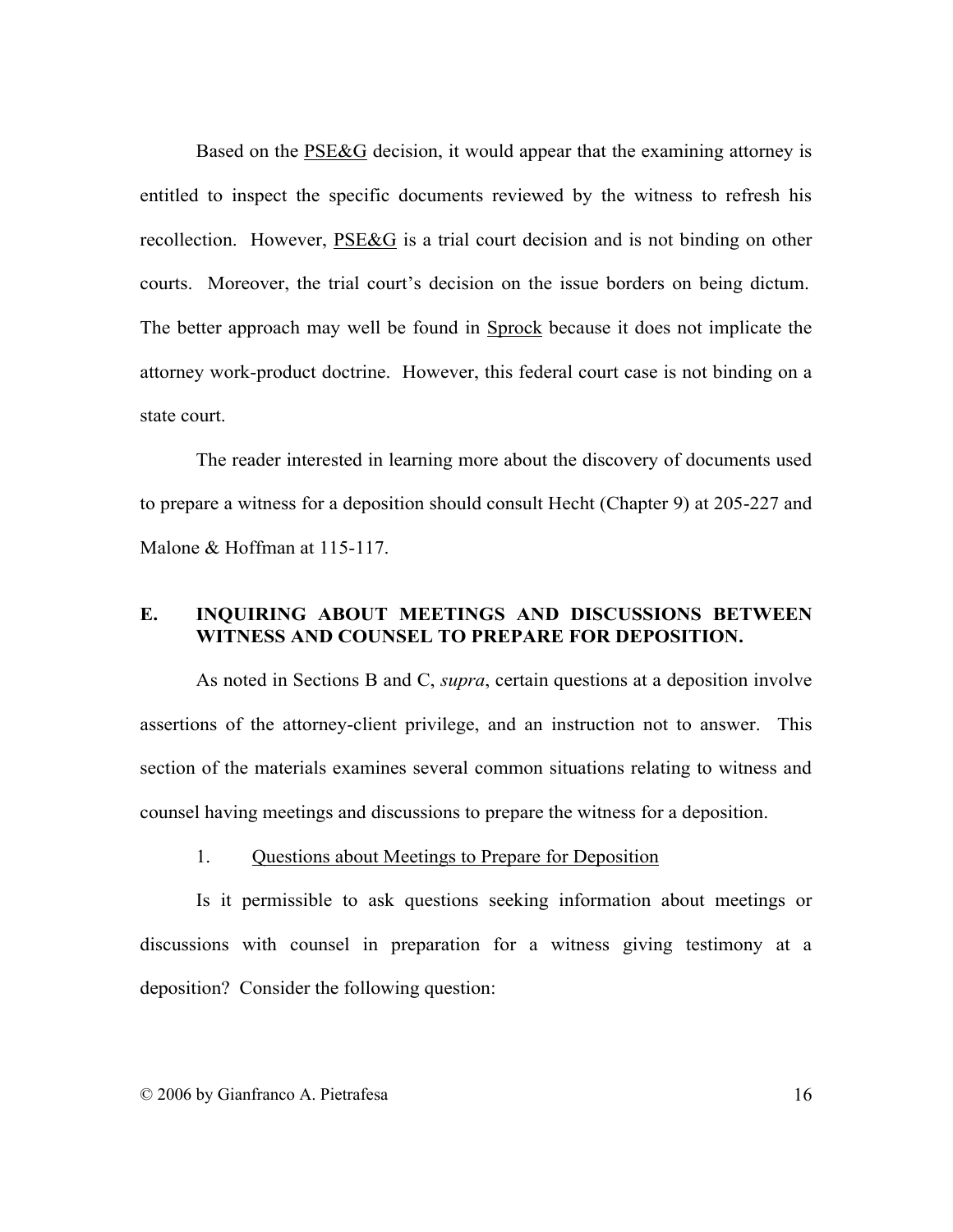*Question*: Before your testimony today, you spent a number of hours with your attorney preparing your testimony, didn't you?

*Defending Attorney*: Objection, attorney-client privilege.

Does the question seek attorney-client privileged information? Is it an improper question? This scenario was excerpted from the Appellate Division's decision in Daisey v. Keene Corp., 268 N.J. Super. 325 (App. Div. 1993), where the court stated that there is "nothing improper in inquiring as to whether plaintiff met with his attorney prior to trial or during a break."  $\underline{Id}$ . at 333-34. The court, noting the attorney-client privilege objection, explained that "[t]he specific question objected to did not … seek the contents of the meeting or do anything more than ask if plaintiff has met with counsel prior to testifying." Id. The Appellate Division held that the objection was properly overruled by the trial court. Id. at 335. See also PSE&G, 320 N.J. Super. at 118 ("it may be appropriate to question the witness as to whether or not he had discussions with counsel in preparation of the witness's testimony, ...").

Therefore, questions on whether the witness has met with counsel to prepare for a deposition are proper because they do not seek the discovery of privileged communications.

#### 2. Questions Seeking Details about Meetings With Counsel

How about questions seeking details about a witness's meeting or discussion with counsel to prepare for the deposition? Are they proper? Consider the following questions: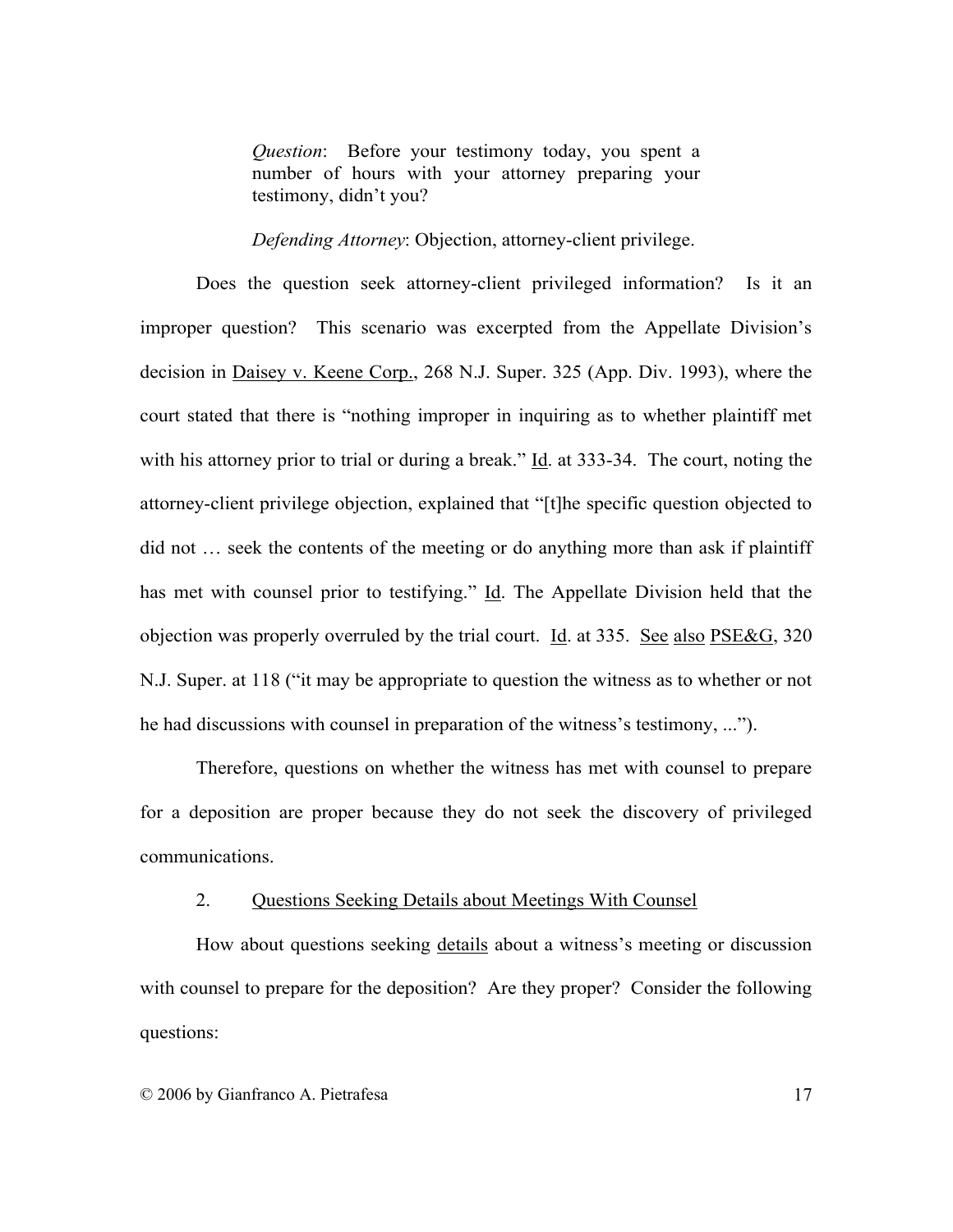*Question*: Did you meet with anyone to discuss or prepare for this deposition?

*Answer*: I met with my attorney.

*Question*: When did that meeting take place?

*Answer*: Yesterday.

*Question*: Where did the meeting take place?

*Answer*: At his office.

*Question:* How long did that meeting last?

*Defending Attorney*: Objection. This is getting absurd. Don't answer; the question calls for attorney-client privileged information.

Are the questions improper? In other words, do they seek privileged information? Is the defending attorney correct, or is he simply uninformed about the scope of the attorney-client privilege?

As noted, the attorney-client privilege is set forth in New Jersey Rules of Evidence. See N.J.R.E. 504, codified at N.J.S.A. 2A:84A-20. It provides in pertinent part that "communications between lawyer and his client in the course of that relationship and in professional confidence, are privileged, …" N.J.R.E. 504(1) (emphasis added). Based on the language of the rule alone, it should be clear that "[t]he privilege only proscribes disclosure of 'communications' between attorney and client." Richard J. Biunno, New Jersey Rules of Evidence, Comment 3 to N.J.R.E. 504 (Gann Law Books) [hereinafter "Biunno"].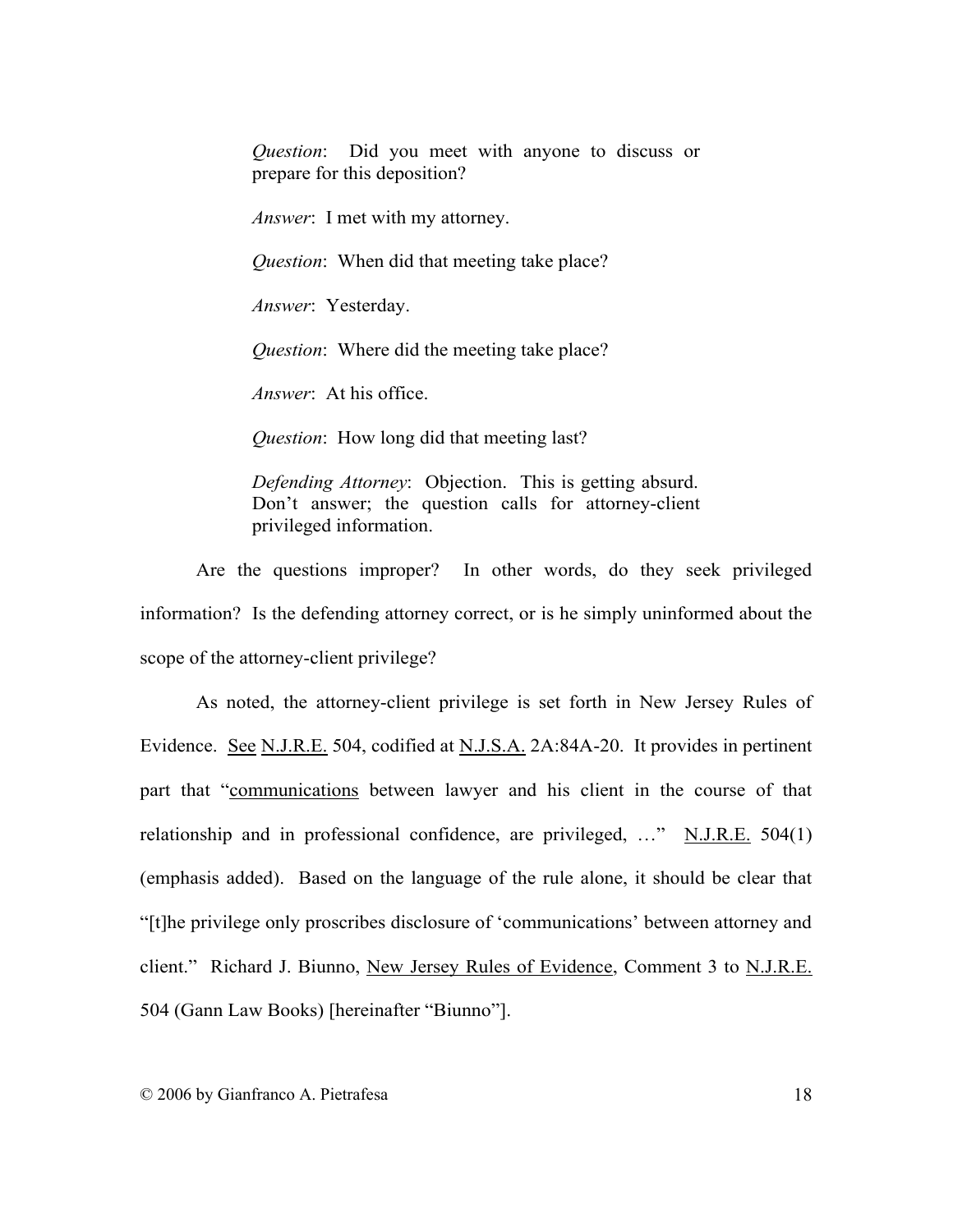Therefore, questions seeking details or facts surrounding the attorney-client relationship, including questions about meetings to prepare for a deposition, are proper. Only "confidential communications" are entitled to protection under the privilege. This was explained in LTV Securities Litigation, 89 F.R.D. 595 (N.D. Tx. 1981), as follows:

> Last, and at the risk of confusing by stating the obvious, information concerning the factual circumstances surrounding the attorney-client relationship has no privilege, at least so long as disclosure does not threaten to reveal the substance of any confidential communications. The attorney-client privilege does not encompass such nonconfidential matters as the terms and conditions of an attorney's employment, the purpose for which an attorney has been engaged, the steps which an attorney took or intended to take in discharging his obligation, or any of the other external trappings of the relationship between the parties.

Id. at 603 (citations omitted). See also Anthony J. Bocchino and David A. Sonenshein, Deposition Evidence – Objections, Instructions Not to Answer and Responses – Law and Tactics, at 26-29 (NITA 2005) (this text explains why the examining attorney is entitled to know the facts or details surrounding the attorney-client privilege).

Based on the foregoing, it should be clear that the information requested in the questions in this scenario is not privileged and, therefore, the questions are not objectionable. Indeed, they are relatively harmless when compared to the factual information that may be obtained pursuant to the decision in LTV. The subject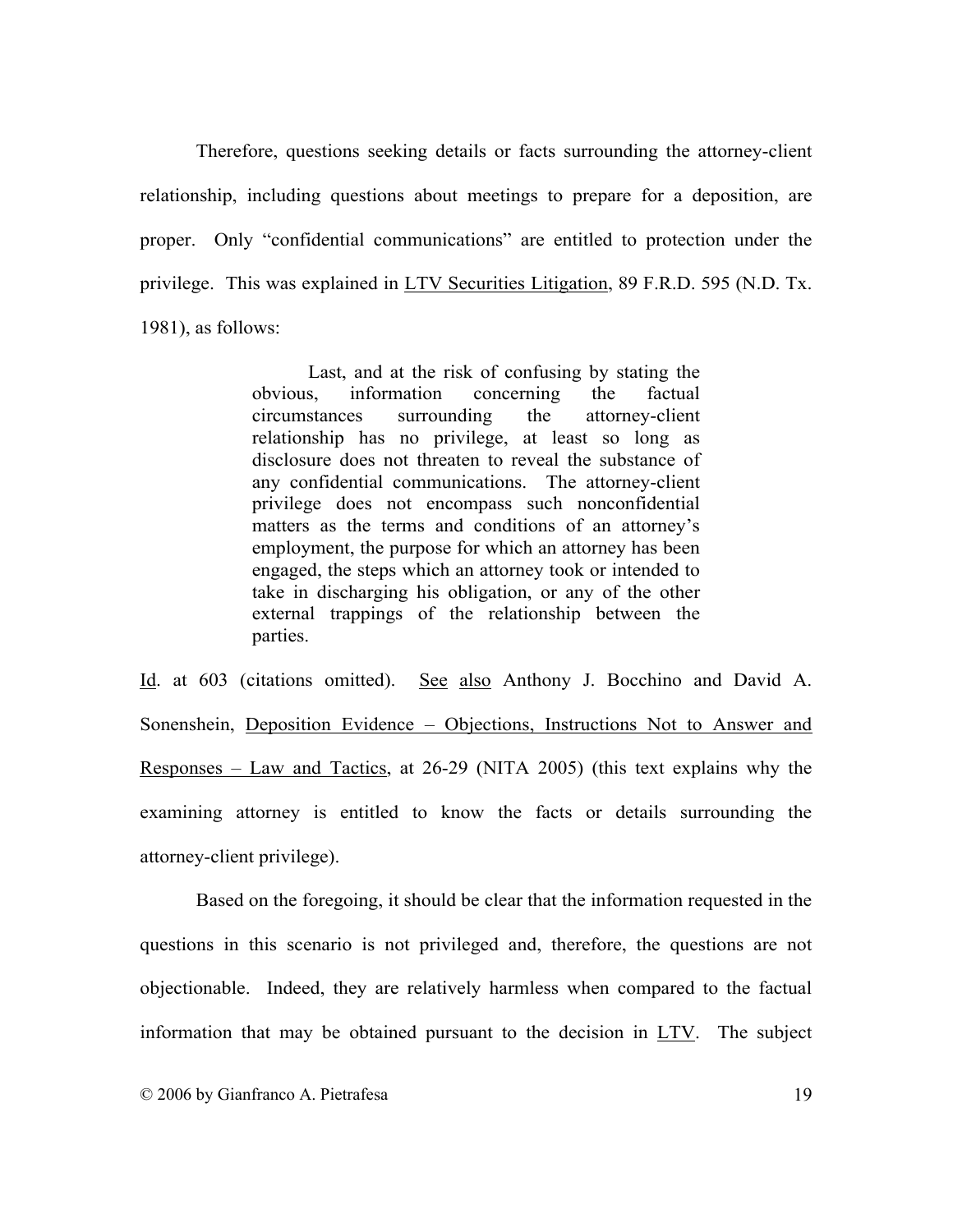questions do not seek the disclosure of privileged communications; they seek only the facts or details surrounding the communication—where the meeting took place, when, how long the meeting lasted, etc.

#### 3. Questions about Persons Present at Meetings

Likewise, consider the following exchange about a meeting between a witness and counsel to prepare for a deposition:

> *Question*: Was anyone else present when you met with your attorney to prepare for your deposition?

> *Defending Attorney*: Objection. The question seeks attorney-client privileged information.

Is the defending attorney correct? Similar questions were the subject of the court's decision in Arthur Treacher's Franchise Litigation, 92 F.R.D. 429 (E.D. Pa. 1981). There, the defending attorney objected to, among other things, questions seeking the identity of persons present at certain meetings. Id. at 432. The court noted that the "questions generally pertaining to the meetings held … were apparently asked in an attempt to ascertain whether or not the privilege was being invoked properly." Id. at 435. The court held that "[t]hese questions did not seek to elicit any confidential information but rather were aimed at establishing the applicability, or lack thereof, of the privilege." Id.

The question in this scenario was aimed at determining the identify of other persons present at the meeting between the witness and counsel to determine whether the attorney-client privilege protects the communications or whether the presence of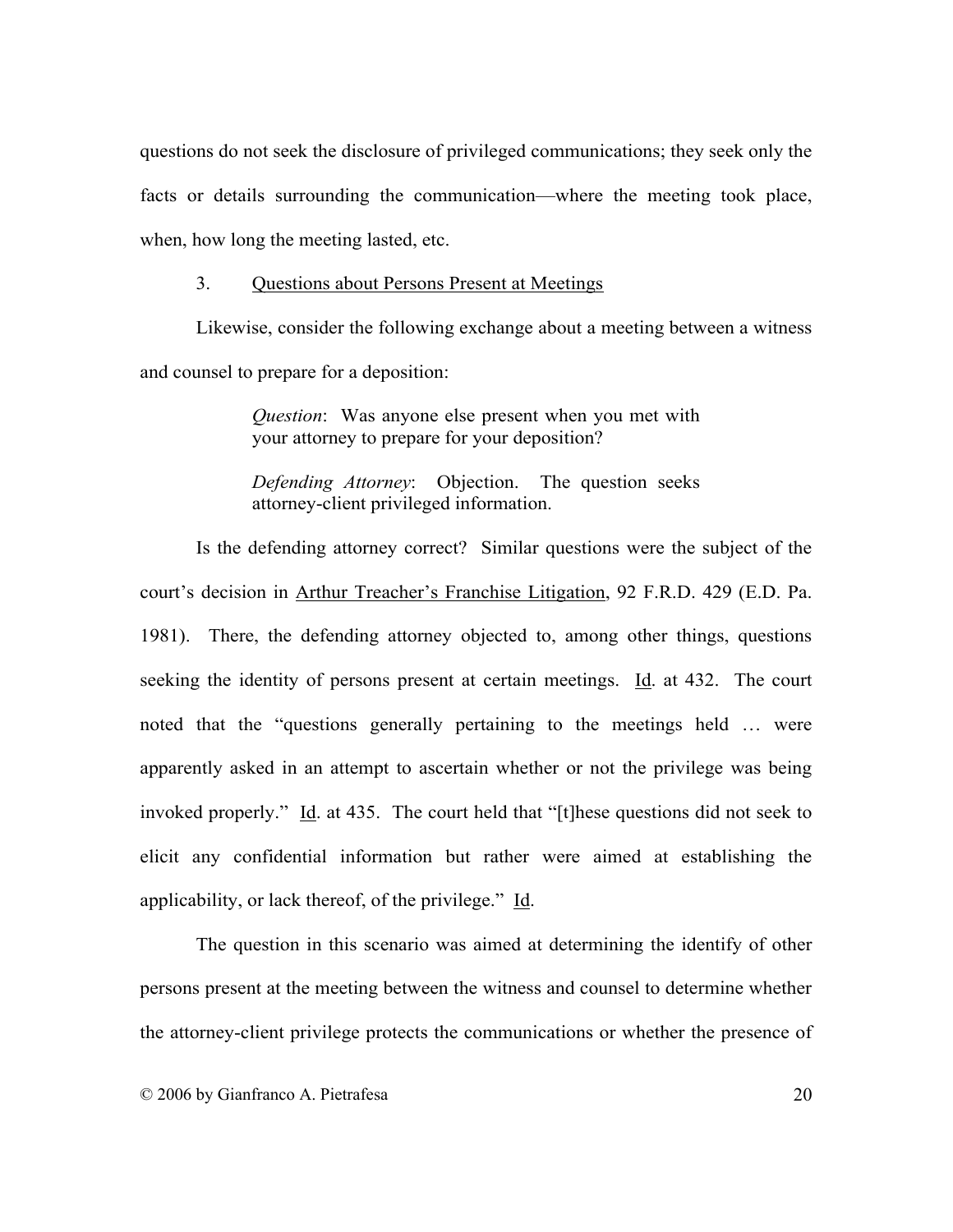a third party renders the privilege inapplicable or results in a waiver of the privilege. See, e.g., Biunno, Comment 5 to <u>N.J.R.E.</u> 504. Therefore, the question is permissible because it does not seek privileged information. Instead, the question is aimed at determining whether the privilege even applies.

#### 4. Questions about Communications

How about a question such as the following?

*Question*: What did you tell your attorney about the accident?

*Defending Attorney*: Objection. The question seeks the disclosure of attorney-client privileged information.

Is the defending attorney correct? As noted, the New Jersey Court Rules provide that "[n]o objection shall be made during the taking of a deposition except those addressed to the form of a question or to assert a privilege …" N.J. Court Rule 4:14-3(c). It is obvious that this question, at least on its face, is improper because it seeks the disclosure of a confidential communication between client and lawyer. Okay, this was an easy one. However, consider the next scenario.

5. A Word about Speaking Objections

This scenario involves a defending attorney's objections to various questions.

It concerns the propriety of speaking objections.

*Question*: Were you present at the July 2001 meeting where Mrs. Smith and Miss Jones discussed the subject contract?

*Answer*: I was there for part of the meeting but I think I left early.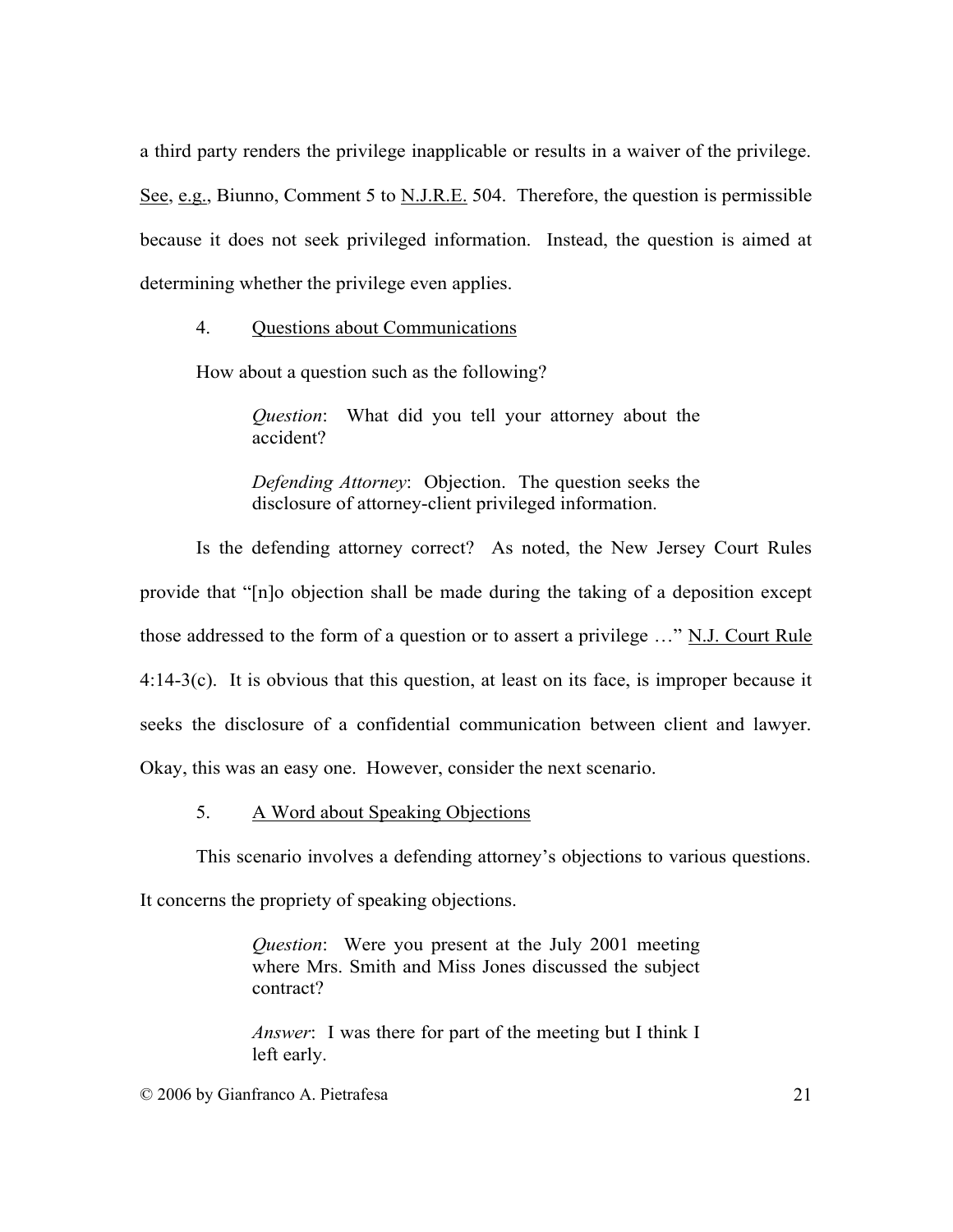*Question*: What did she say about the contract at that meeting?

*Defending Attorney*: Objection as to form; the question is ambiguous. Whom do you mean by "she"? Mrs. Smith or Miss Jones?

*Question*: What did Mrs. Smith say?

*Defending Attorney*: Objection. What did Mrs. Smith say about what? The witness cannot possibly remember everything that was said at a meeting that took place nearly five years ago. Can you be more specific?

*Question*: What did Mrs. Smith say about the contract?

*Answer*: I don't recall; the meeting took place some time ago.

Are the defending attorney's objections proper? The first objection is proper because the question is ambiguous. The attorney made his objection as to the form of the question and stated the grounds for the objection. In this case, he also clarified his objection to assist the examining attorney. It was permissible to do so because it did not suggest an answer to the witness.

The second objection, however, is improper because it is a speaking objection; that is, an objection that suggests the answer or the manner of answering or provides a warning to the witness. In the excerpted deposition, the defending attorney's speaking objection warned the witness about the question and suggested how to answer the question, which is improper and impermissible.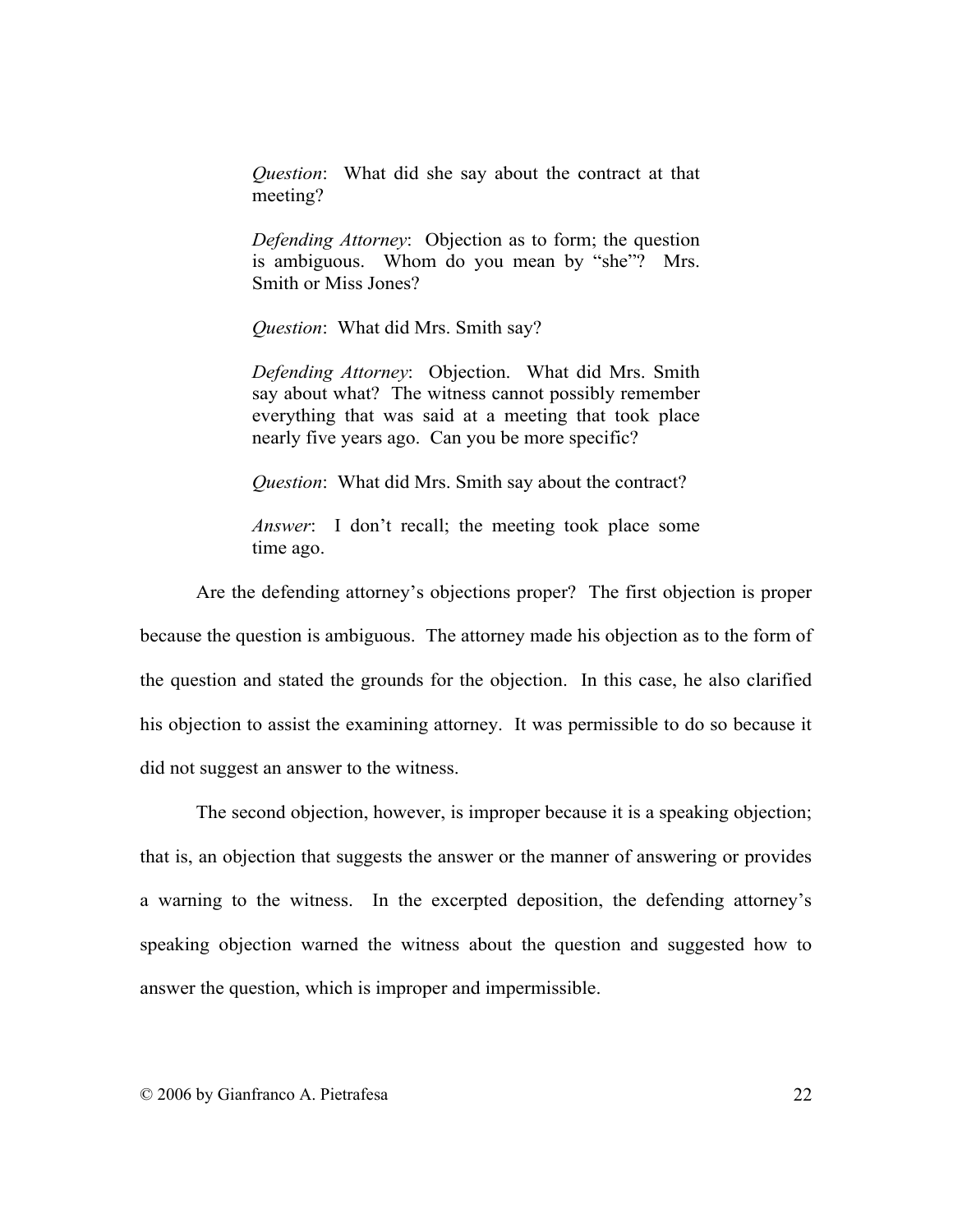The New Jersey Court Rules provide that "[a]n objection to the form of a question shall include a statement by the objector as to why the form is objectionable so as to allow the interrogator to amend the question. No objection shall be expressed in language that suggests an answer to the deponent." N.J. Court Rule 4:14-3(c). See also Fed. R. Civ. P. 30(d)(1) ("Any objection during a deposition must be stated concisely and in a non-argumentative and non-suggestive manner."). The foregoing language in the New Jersey Court Rules was added to combat the problem of speaking objections. See PSE&G, 320 N.J. Super. at 116-17. Therefore, it is clear that speaking objections will not be tolerated by the court. See, e.g., Wolfe v. Malberg, 334 N.J. Super. 630 (App. Div. 2000) (court imposed significant sanctions against defending attorney for flagrant violations of Rule  $4:14-3(c)$ ). If the defending attorney continues to utter speaking objections, the examining attorney may seek appropriate relief from the court, even through a telephone application during a deposition, to stop such conduct. See N.J. Court Rule 4:14-4; Fed. R. Civ. P.  $30(d)(4)$ .

#### **F. CONFERENCES AND DISCUSSIONS BETWEEN WITNESS AND COUNSEL DURING DEPOSITION.**

Section D covered meetings and discussions between witness and counsel before a deposition. This section reviews the propriety of discussions between the witness and counsel during a deposition.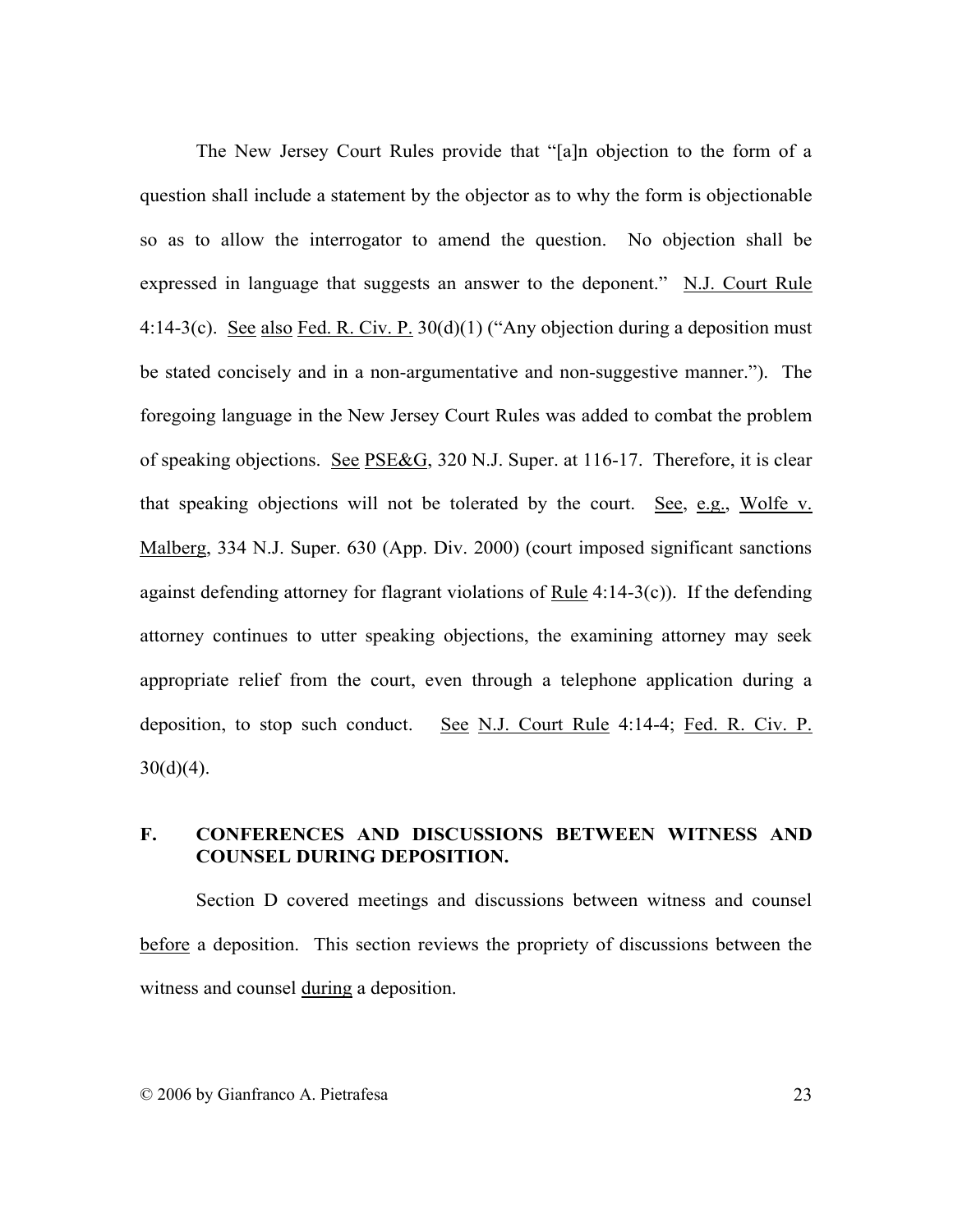#### 1. Discussions between Witness and Counsel during Deposition

Are discussions between the witness and counsel during the actual taking of a deposition proper?

> *Question*: What did you do immediately after the July 2004 meeting?

> *Examining Attorney*: Let the record reflect that the witness and counsel are whispering with one another.

Is it proper for the witness and his attorney to begin whispering with one another after the examining attorney asks a question? At first blush, the obvious answer is that it is improper for them to do so. However, it may depend on the situation.

The New Jersey Court Rules provide:

Once the deponent has been sworn, there shall be no communication between the deponent and counsel during the course of the deposition while testimony is being taken except with regard to the assertion of a claim of privilege, a right to confidentiality or a limitation pursuant to a previously entered court order.

N.J. Court Rule 4:14-3(f). See also Fed. R. Civ. P. 30(d)(1); Hall v. Clifton Precision Tools, 150 F.R.D. 525 (E.D. Pa. 1993).

If the witness asserts a valid privilege, then there is probably no harm resulting from the conference. However, if the witness answers the question rather than asserting a privilege after consulting with counsel, then there is an implication that the defending attorney provided the answer or otherwise coached the witness. In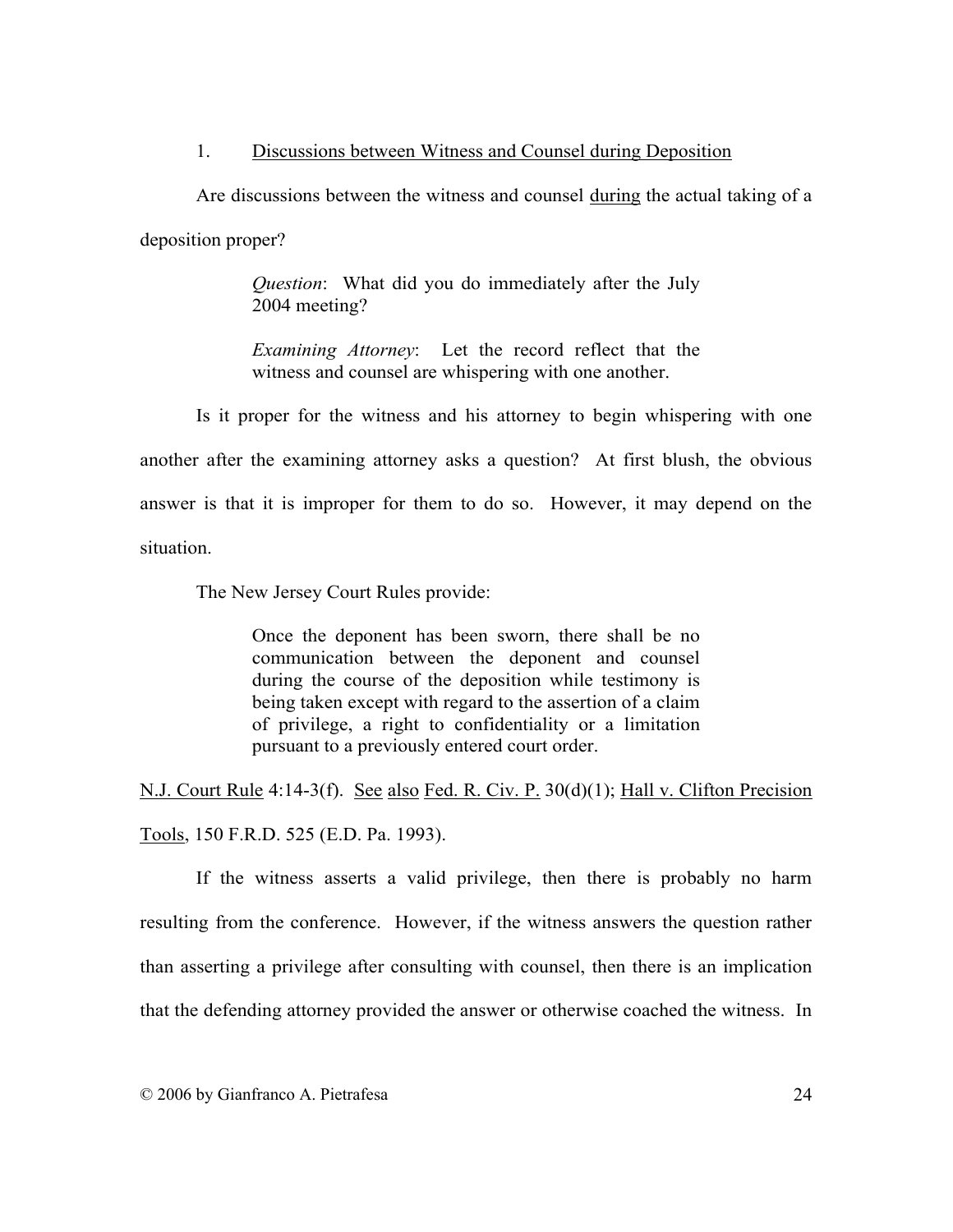cases where the witness answers the question, the witness or his attorney should state on the record the nature of their discussion; meaning, for example, that the discussion concerned whether the witness should assert a claim of privilege.

Although the potential for abuse is present, the nature of the question, the explanation of the conference and the answer to the question will likely determine whether there has been a violation of the court rules. In any event, the examining attorney should make a statement on the record when the witness and counsel confer with one another, especially when the conferences are beyond the hearing of the court stenographer. If such conduct continues, without any assertion of privilege, etc., the examining attorney should seek appropriate relief from the court. See N.J. Court Rule 4:14-4.

#### 2. Discussions between Witness and Counsel during Breaks in Deposition

Are conferences between the witness and counsel during a break in the deposition proper?

> *Question*: Did you and your attorney discuss your deposition during the lunch break?

*Answer*: Yes.

*Question*: What did you discuss?

*Defending Attorney*: Objection, attorney-client privilege.

*Examining Attorney*: The court rules prohibit communications during a deposition; therefore, I am entitled to know about the nature of the discussion.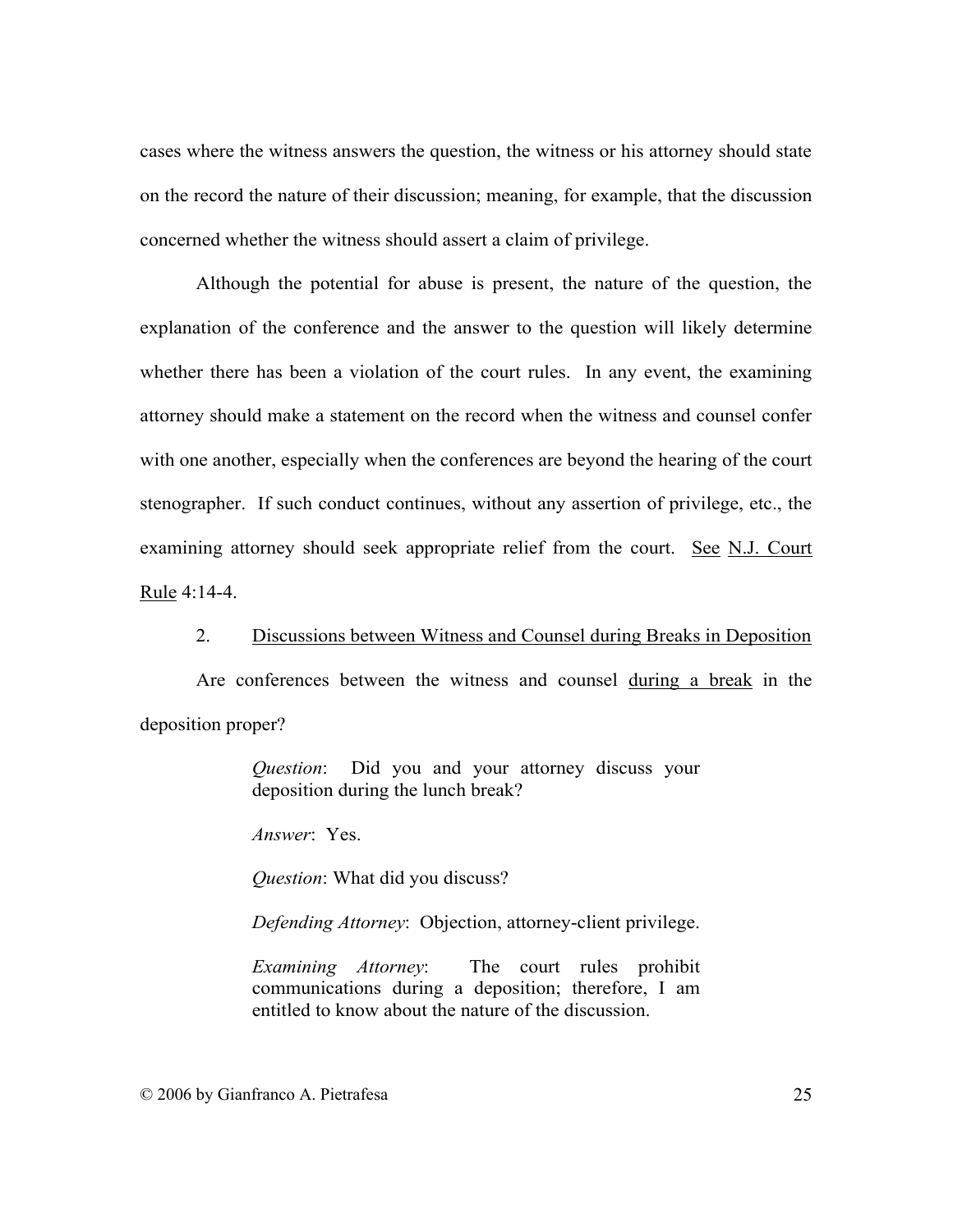*Defending Attorney*: The rules do not prohibit conversations during breaks. Next question please.

Who is right? As noted, the New Jersey Court Rules provide that "there shall be no communication between deponent and counsel during the course of the deposition while testimony is being taken …" N.J. Court Rule 4:14-3(f) (emphasis added). Therefore, the language of the rule clearly supports the position of the defending attorney. The leading commentator on the court rules has written that there is nothing improper about discussing a deposition during a break. See Sylvia B. Pressler, New Jersey Court Rules, Comment 7 to N.J. Court Rule 4:14-4 (Gann Law Books) ("Since the rule speaks only to 'while the deposition is being taken,' it clearly does not address consultation during overnight, lunch and other breaks."). See also Gianfranco A. Pietrafesa, Voice of the Bar, "Rule Doesn't Bar Conferences with Deponent During Breaks," 146 N.J.L.J. 911 (December 9, 1996).

Moreover, in the PSE&G case, the court noted that "[a]lthough it may be appropriate to question the witness as to whether or not he had discussions with counsel in preparation of the witness's testimony, the nature of those conversations is protected by the privilege." PSE&G, 320 N.J. Super. at 118. Therefore, it is improper to ask about what was discussed between the witness and counsel. In such situations, the examining attorney need only ask the witness whether he wants to change or modify any of his answers given to questions prior to the break. See id.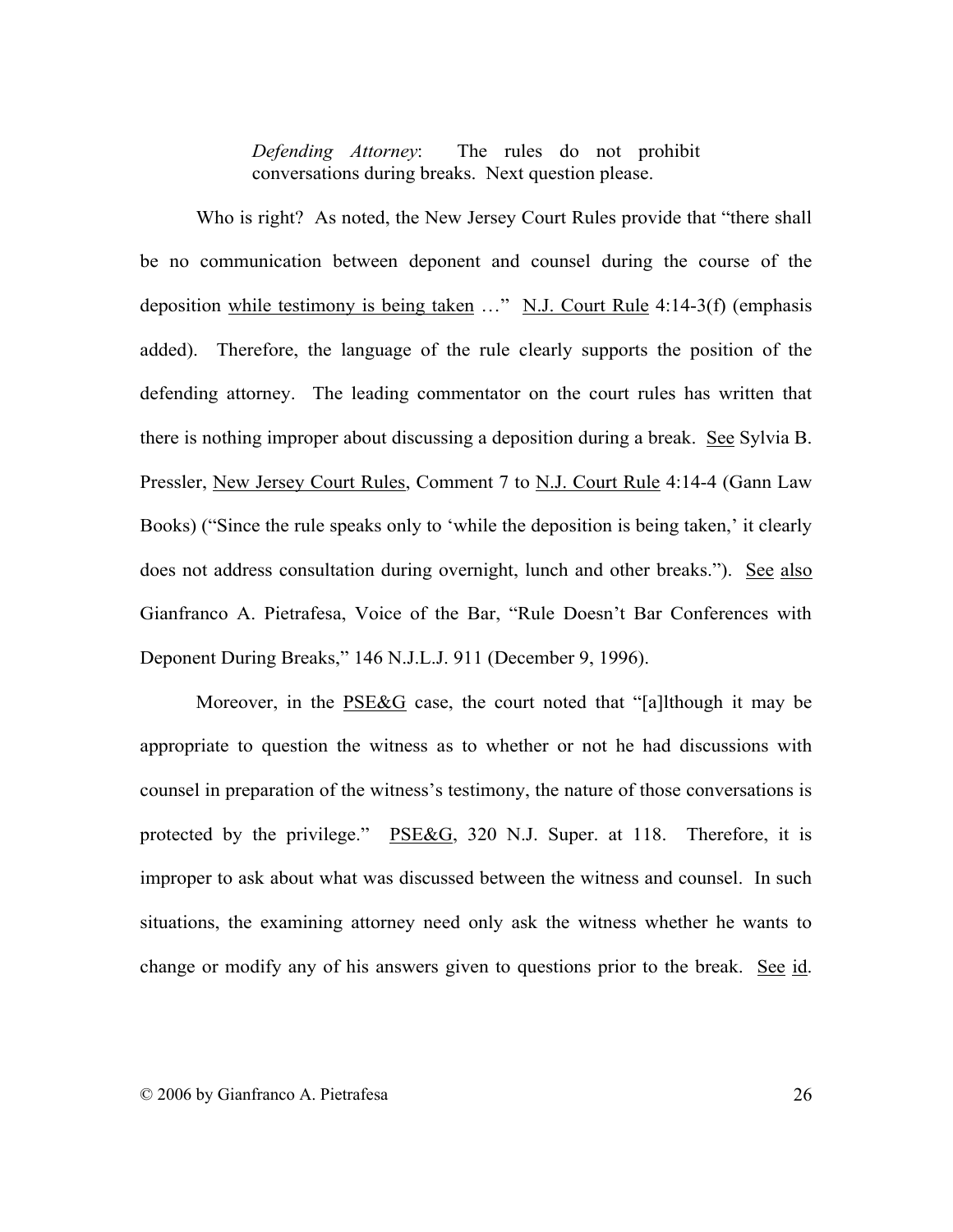("If a witness changes his deposition testimony after consultation with counsel, then a different question may be presented.").

It is possible, however, to convince the court to prohibit conversations between deponent and counsel during breaks in depositions. For example, in PSE&G, the court held:

> In the present cases, the court believes that the following restrictions should apply to the depositions of the defendant directors: once the deposition commences there should be no discussions between counsel and the witness, even during recesses, including lunch recess, until the deposition concludes that day. However, at the conclusion of the daily deposition, counsel and the witness should be permitted to confer and to prepare for the next day's deposition.

Id. at 117-18.

An application for such a restriction is decided on a case-by-case basis based on the specific facts presented to the court. Without special circumstances, however, it will be the rare case for the court to justify a prohibition on conferences during breaks.

\* \* \*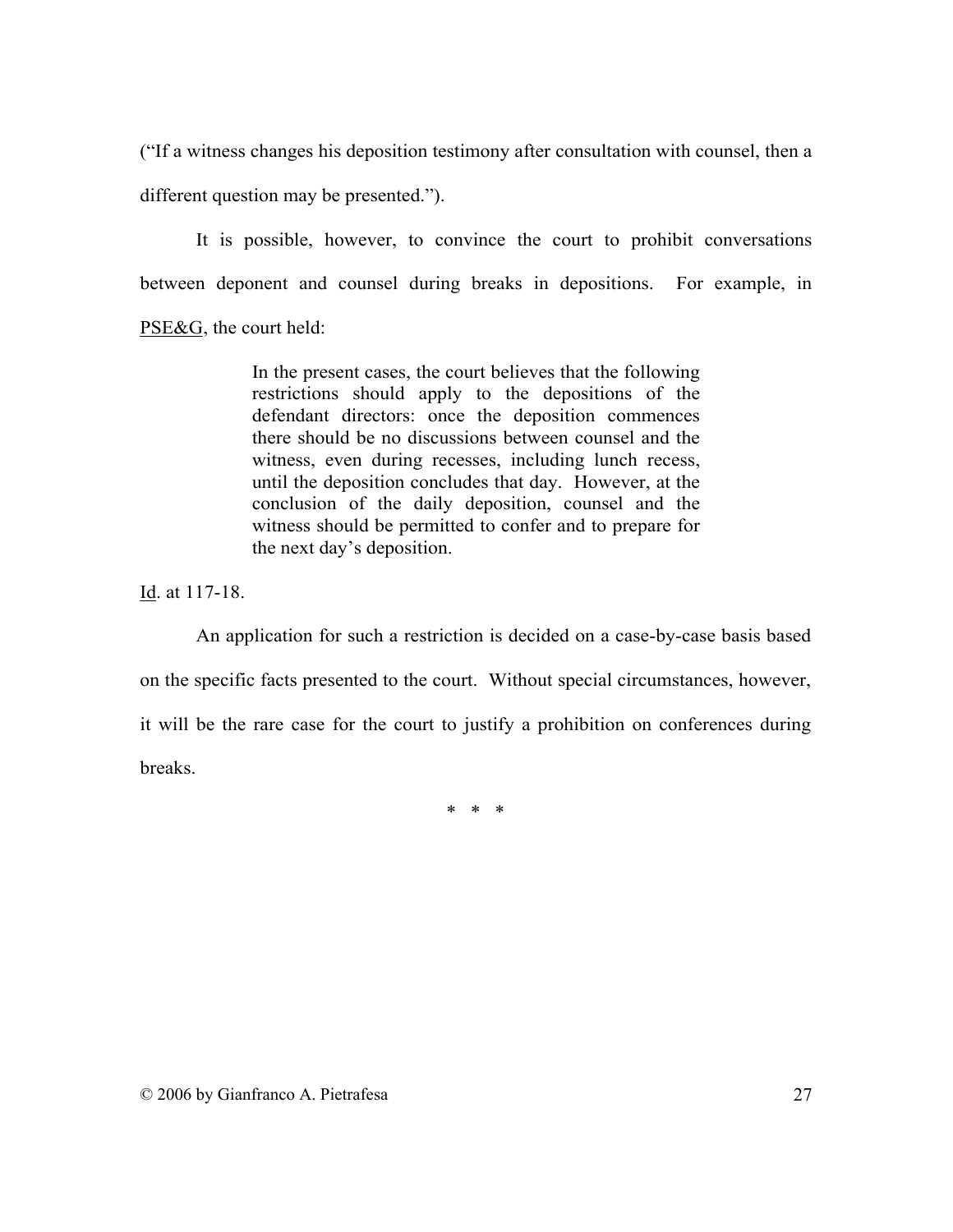Readers interested in learning more about depositions should consult one or

more of these excellent books on the subject:

- David M. Malone and Peter T. Hoffman, The Effective Deposition: Techniques and Strategies That Work 2d (NITA);
- Henry L. Hecht, **Effective Depositions** (ABA);
- Dennis R. Suplee and Diana S. Donaldson, The Deposition Handbook 2d (John Wiley & Sons, Inc.).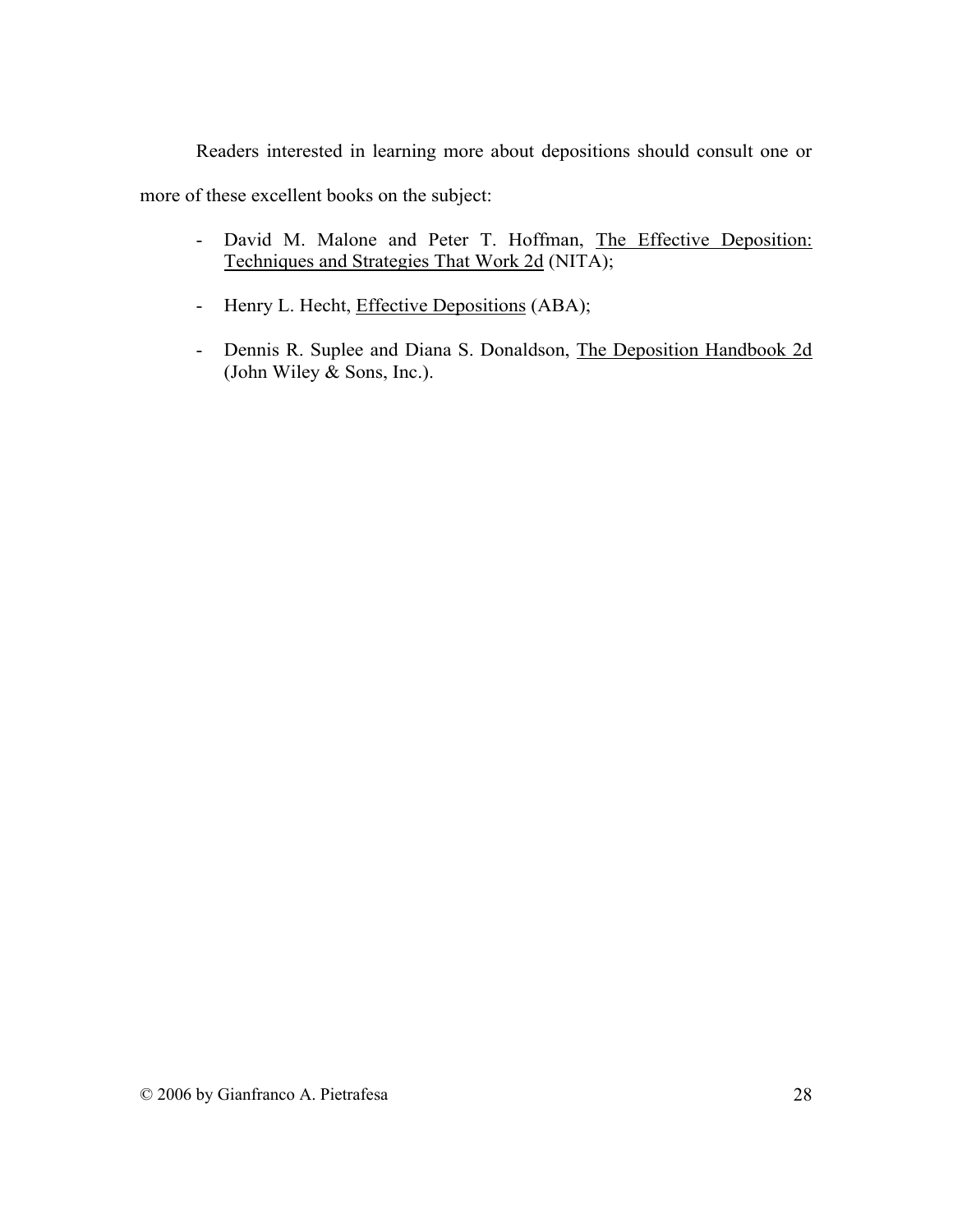### **SELECTED PROVISIONS OF THE FEDERAL RULES OF CIVIL PROCEDURE GOVERNING OBJECTIONS AT DEPOSITIONS**

#### **RULE 30 – DEPOSITION UPON ORAL EXAMINATION**

#### (c) Examination and Cross-Examination; Record of Examination; Oath; Objections

Examination and cross-examination of witnesses may proceed as permitted at the trial under the provisions of the Federal Rules of Evidence except Rules 103 and 615. … All objections made at the time of the examination to the qualifications of the officer taking the deposition, to the manner of taking it, to the evidence presented, to the conduct of any party, or to any other aspect of the proceedings shall be noted by the officer upon the record of the deposition; but the examination shall proceed, with the testimony being taken subject to the objections. …

(d) Schedule and Duration; Motion to Terminate or Limit Examination.

(1) Any objection during a deposition must be stated concisely and in a non-argumentative and non-suggestive manner. A person may instruct a deponent not to answer only when necessary to preserve a privilege, to enforce a limitation directed by the court, or to present a motion under Rule 30(d)(4).

(4) At any time during a deposition, on motion of a party or of the deponent and upon a showing that the examination is being conducted in bad faith or in such manner as unreasonably to annoy, embarrass, or oppress the deponent or party, the court in which the action is pending or the court in the district where the deposition is being taken may order the officer conducting the examination to cease forthwith from taking the deposition, or may limit the scope and manner of the taking of the deposition as provided in Rule 26(c). If the order made terminates the examination, it may be resumed thereafter only upon the order of the court in which the action is pending. Upon demand of the objecting party or deponent, the taking of the deposition must be suspended for the time necessary to make a motion for an order. The provisions of Rule 37(a)(4) apply to the award of expenses incurred in relation to the motion.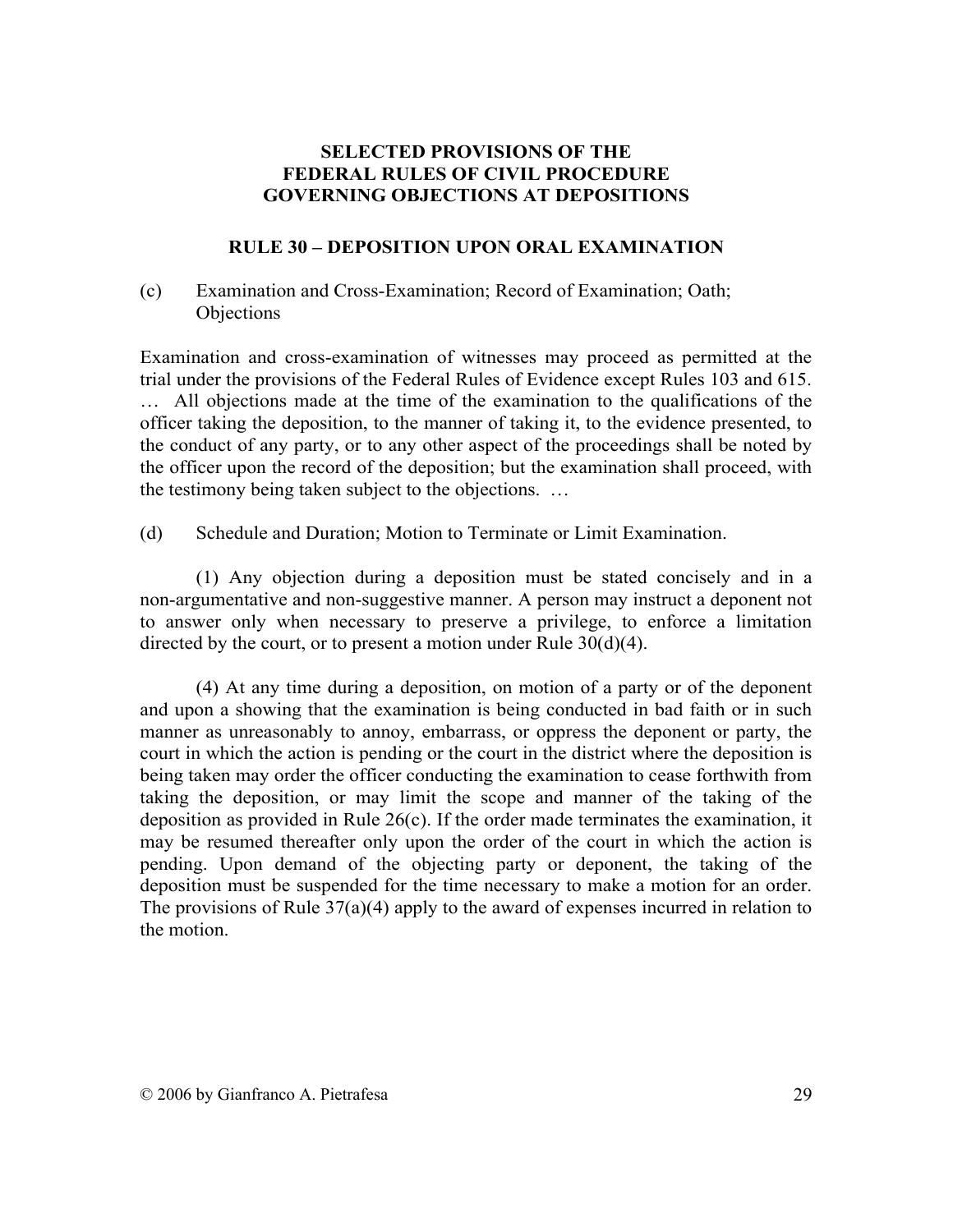## **RULE 32 – USE OF DEPOSITIONS IN COURT PROCEEDINGS**

(d) Effect of Errors and Irregularities in Depositions.

- (3) As to Taking of Deposition.
	- $(A)$

(B) Errors and irregularities occurring at the oral examination in the manner of taking the deposition, in the form of the questions or answers, in the oath or affirmation, or in the conduct of parties, and errors of any kind which might be obviated, removed, or cured if promptly presented, are waived unless seasonable objection thereto is made at the taking of the deposition.

#### **SELECTED PROVISIONS OF THE NEW JERSEY COURT RULES GOVERNING OBJECTIONS AT DEPOSITIONS**

# **RULE 4:14 – DEPOSITIONS UPON ORAL EXAMINATION**

# **4:14-3 Examination and Cross-Examination; Record of Examination; Oath; Objections**

(a) Examination and Cross-Examination. Examination and cross-examination of deponents may proceed as permitted in the trial of actions in open court, but the cross-examination need not be limited to the subject matter of the examination in chief.

(c) Objections. No objection shall be made during the taking of a deposition except those addressed to the form of a question or to assert a privilege, a right to confidentiality or a limitation pursuant to a previously entered court order. The right to object on other grounds is preserved and may be asserted at the time the deposition testimony is proffered at trial. An objection to the form of a question shall include a statement by the objector as to why the form is objectionable so as to allow the interrogator to amend the question. No objection shall be expressed in language that suggests an answer to the deponent. Subject to R. 4:14-4, an attorney shall not instruct a witness not to answer a question unless the basis of the objection is privilege, a right to confidentiality or a limitation pursuant to a previously entered court order. All objections made at the time of the examination to the qualifications of the officer taking the deposition or the person recording it, or to the manner of taking it, or to the evidence presented, or to the conduct of any party, and any other objection to the proceedings, shall be noted by the officer upon the deposition. …

© 2006 by Gianfranco A. Pietrafesa 30